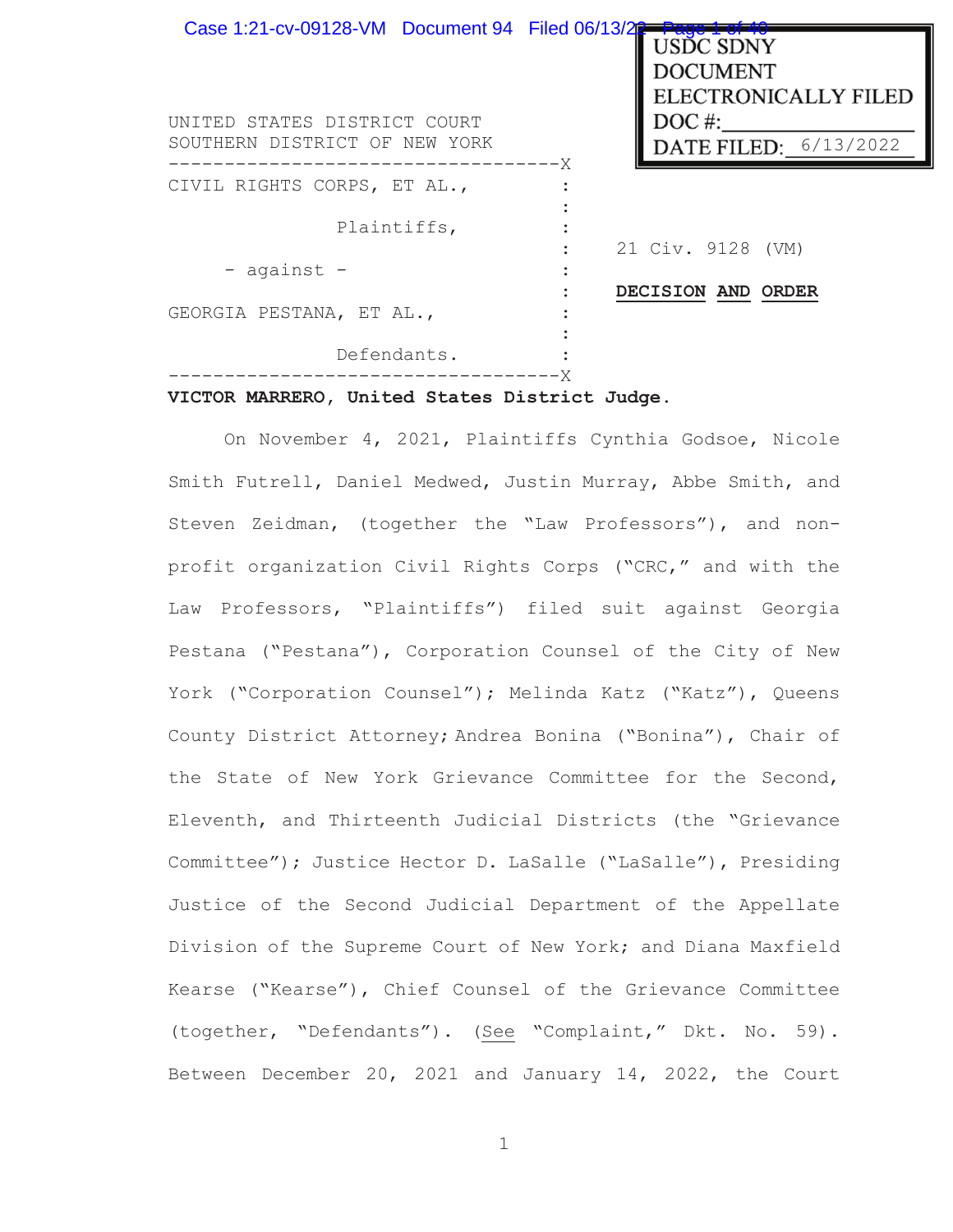### Case 1:21-cv-09128-VM Document 94 Filed 06/13/22 Page 2 of 40

received three letters, so-deemed by the Court as motions to dismiss, from different Defendants seeking dismissal of the Complaint: one by Pestana and Katz (the "City Defendants") (see "City Defendants' Motion to Dismiss," Dkt. No. 35), the second by Bonina and LaSalle (the "State Defendants") (see "State Defendants' Motion to Dismiss," Dkt. No. 41), and the third filed by Kearse. (See "Kearse's Motion to Dismiss," Dkt. No. 47.) On May 5, 2022, the Court denied the State Defendants' motion in full and denied the City Defendants' and Kearse's motions in part and reserved judgment in part. (See Civil Rights Corps v. Pestana, No. 21 Civ. 9128, 2022 WL 1422852 (S.D.N.Y. May 5, 2022) ("CRC II")).

Now before the Court is Plaintiffs' motion for partial summary judgment ("Motion," Dkt. No. 63) and accompanying memorandum of law ("Plaintiffs' Brief," Dkt. No. 64). For the reasons explained below, the Motion is **GRANTED** in part. Also before the Court are the undecided issues from City Defendants' and Kearse's Motions to Dismiss. For the reasons below, both motions are **DENIED**.

#### **I. BACKGROUND**

#### A. Factual Background

 The Court assumes familiarity with the factual background as recited in the Court's two prior orders in this matter. (See Civil Rights Corps v. Pestana, No. 21 Civ. 9128,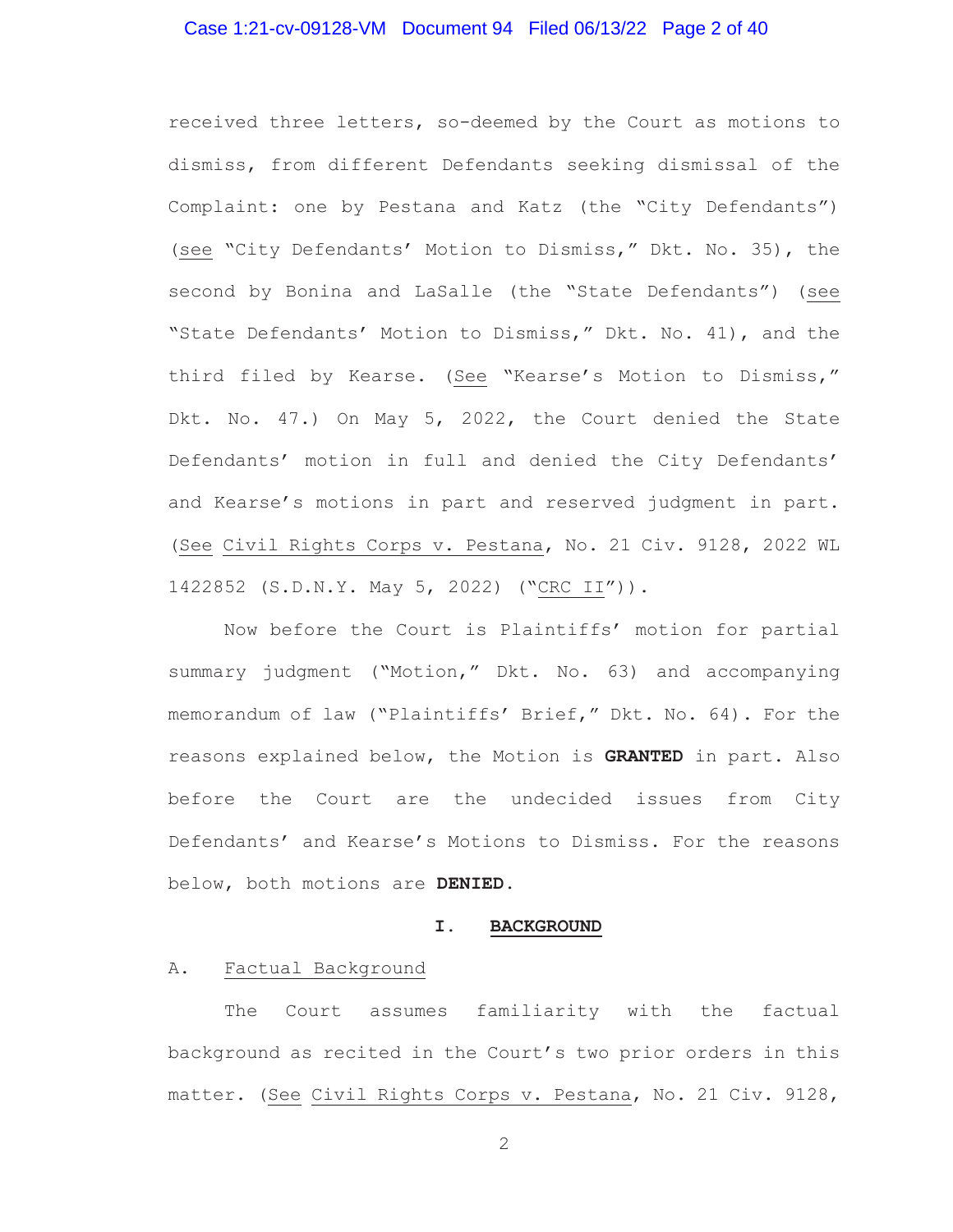### Case 1:21-cv-09128-VM Document 94 Filed 06/13/22 Page 3 of 40

2022 WL 220020, at \*1–2 (S.D.N.Y. Jan. 25, 2022) ("CRC I"); CRC II, 2022 WL 1422852, at  $*1-2.$ ) However, because a motion for summary judgment is now before the Court, the Court is no longer bound to accept the facts alleged in the Complaint as true, nor must it draw all reasonable inferences in favor of Plaintiffs. Instead, the Court draws the factual background below from the undisputed facts set forth in the parties' statements filed pursuant to Local Rule 56.1.<sup>1</sup>

CRC is a non-profit organization that seeks to challenge systemic injustice across the country, an interest shared with the Law Professors. On May 3, 2021, the Law Professors filed twenty-one grievance complaints (the "Grievance Complaints") against current and former assistant district attorneys working in the Queens County District Attorney's Office, claiming prosecutorial misconduct those attorneys allegedly committed while so employed. Each Grievance Complaint requested that the respective grievance committees publicly investigate and, if appropriate, discipline the attorney involved. Plaintiffs then created a website, AccountabilityNY.org, and publicly published the Grievance Complaints.

<sup>1</sup> See "Plaintiffs' 56.1 Statement," Dkt. No. 66; "City Defendants' 56.1 Statement," Dkt. No. 76; "State Defendants' 56.1 Statement," Dkt. No. 79; "Kearse's 56.1 Statement," Dkt. No. 84. Except where directly quoted, no further citations to the record will be made in this factual recitation.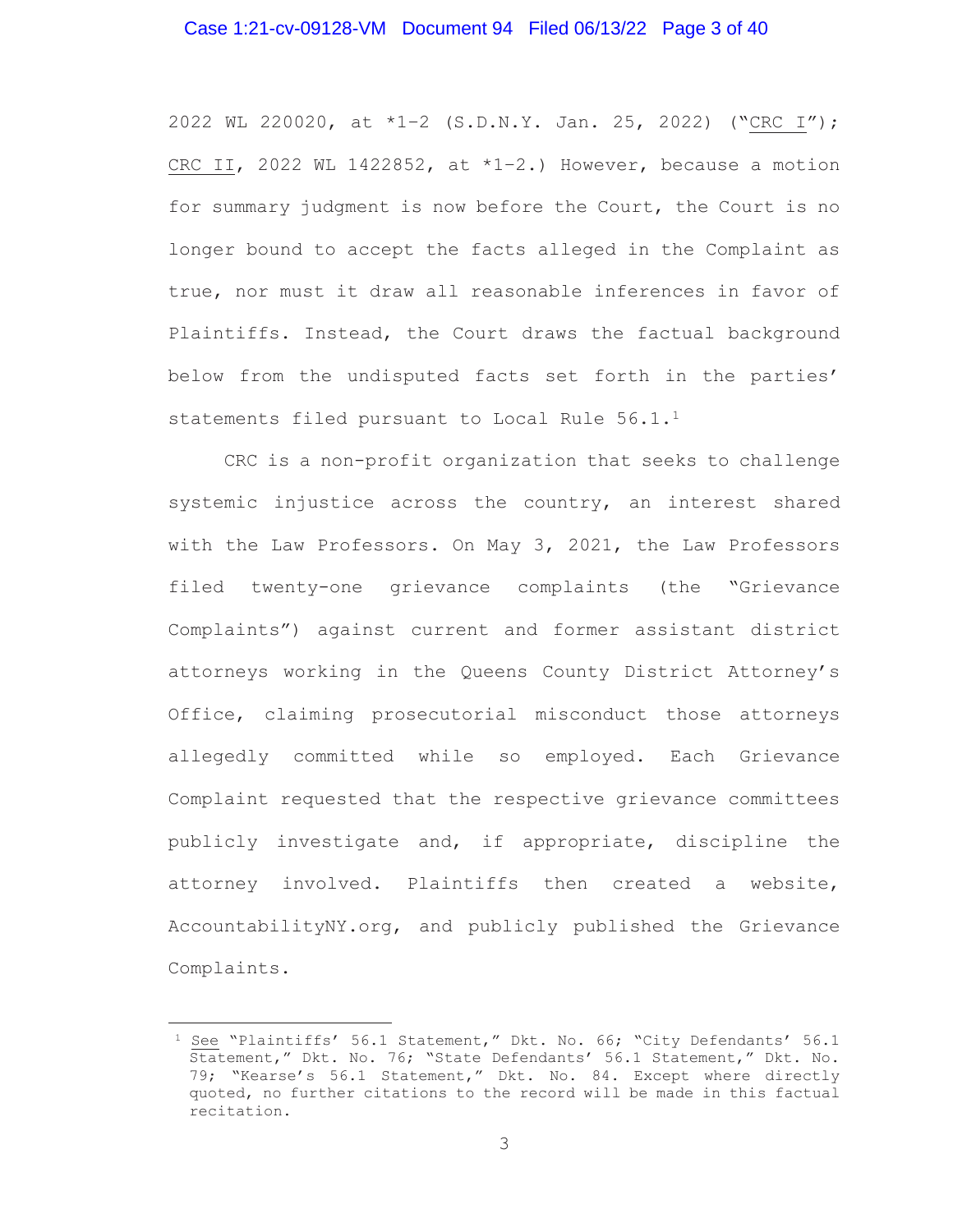### Case 1:21-cv-09128-VM Document 94 Filed 06/13/22 Page 4 of 40

On June 2, 2021, James Johnson ("Johnson"), then-Corporation Counsel of the City of New York, sent identical letters to each grievance committee expressing his concerns about the online publication of the Grievance Complaints (the "Johnson Letter.") Plaintiffs appended a copy of this letter as Exhibit 1 to the Complaint. (See Ex. 1, Dkt. No. 59.) Johnson wrote "[a]s Chief Legal Officer of the City of New York and as legal counsel to the Office of the District Attorney for Queens County" to "express [his] deep concern" about the Grievance Complaints. (Johnson Letter at 1.) Johnson explained the basis of his concern as that New York State Judiciary Law Section 90(10) ("Section 90(10)") "designates attorney disciplinary records -- including the complaint -- private and confidential." (Id. at 2.) He continued that "in direct contravention of this legal directive and long-established public policy, the complainant law professors not only posted the complaints online, but designed a special website to host these and future grievance complaints," an act that Johnson stated was "an orchestrated campaign to upend the attorney grievance process to advance their stated goal of holding prosecutors accountable." (Id. at 2.) Johnson concluded by stating that he was writing "to make sure that the Committee is aware" that Plaintiffs are conducting a "very public campaign . . . which, [he]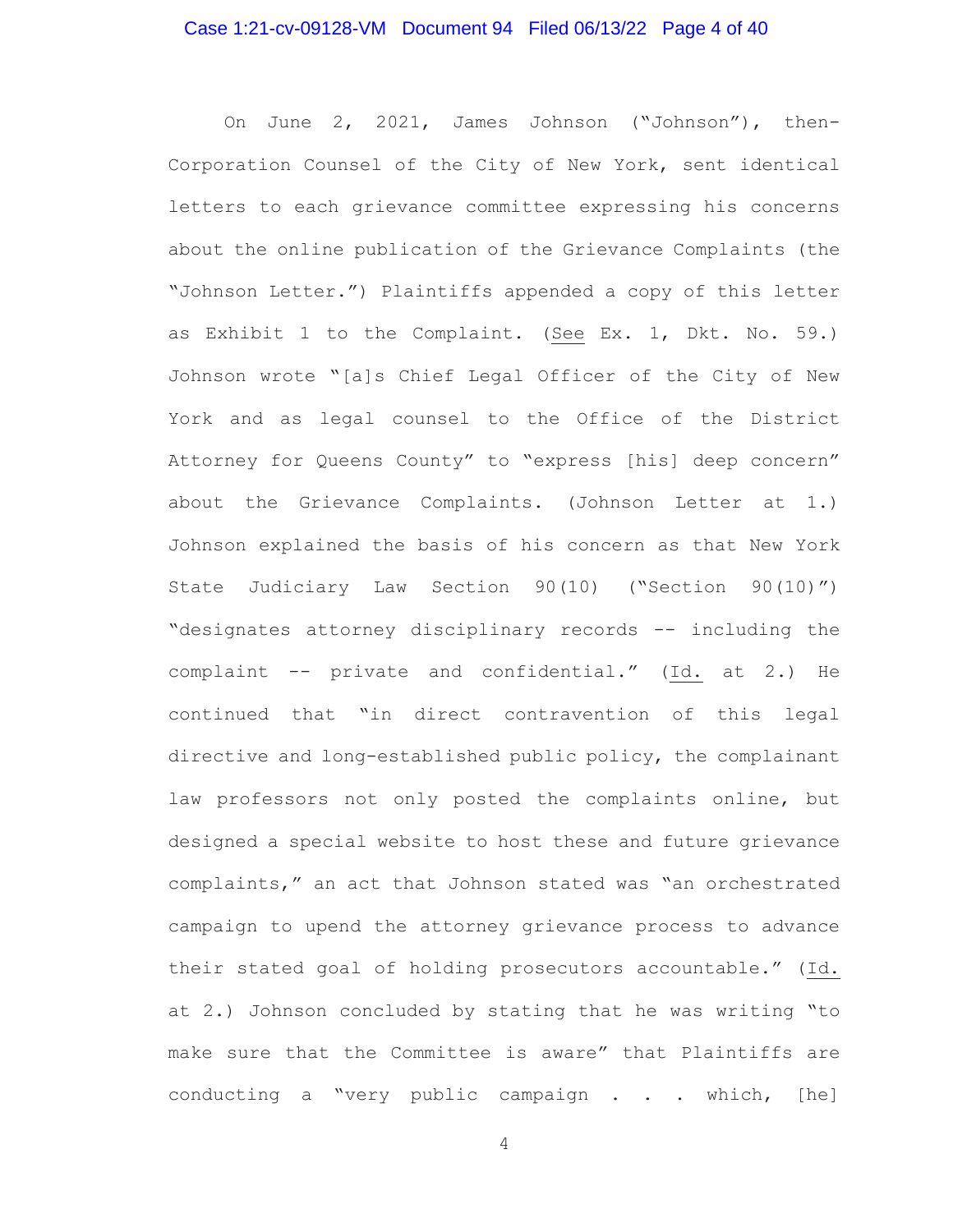### Case 1:21-cv-09128-VM Document 94 Filed 06/13/22 Page 5 of 40

submit[s], runs afoul of the confidentiality provisions of the law and the purpose of the grievance process." (Id. at 3.)

Section 90(10), the statutory provision upon which Johnson relies, states that "all papers, records, and documents . . . upon any complaint, inquiry, investigation or proceeding relating to the conduct or discipline of attorneys, shall be sealed and deemed private and confidential." N.Y. Jud. Law. § 90(10). Less than two weeks after they received the Johnson Letter, the Law Professors received a letter from defendant Kearse, a full copy of which is appended as Exhibit 2 to the Complaint, notifying them that any investigation into the Grievance Complaints would be initiated *sua sponte* by the Grievance Committee and "remain confidential pursuant to New York State Judiciary Law § 90." ("Kearse Letter," Ex. 2, Dkt. No. 59.) Plaintiffs interpreted the Kearse Letter as essentially dismissing the Law Professors as complainants and denying them access to information about the proceedings and any other benefits that come with "complainant" status. The Johnson and Kearse Letters provide the primary basis for the First Amendment violations alleged in Plaintiffs' Complaint.

Following their receipt of both letters, Plaintiffs, through counsel, wrote to the Grievance Committee, Pestana,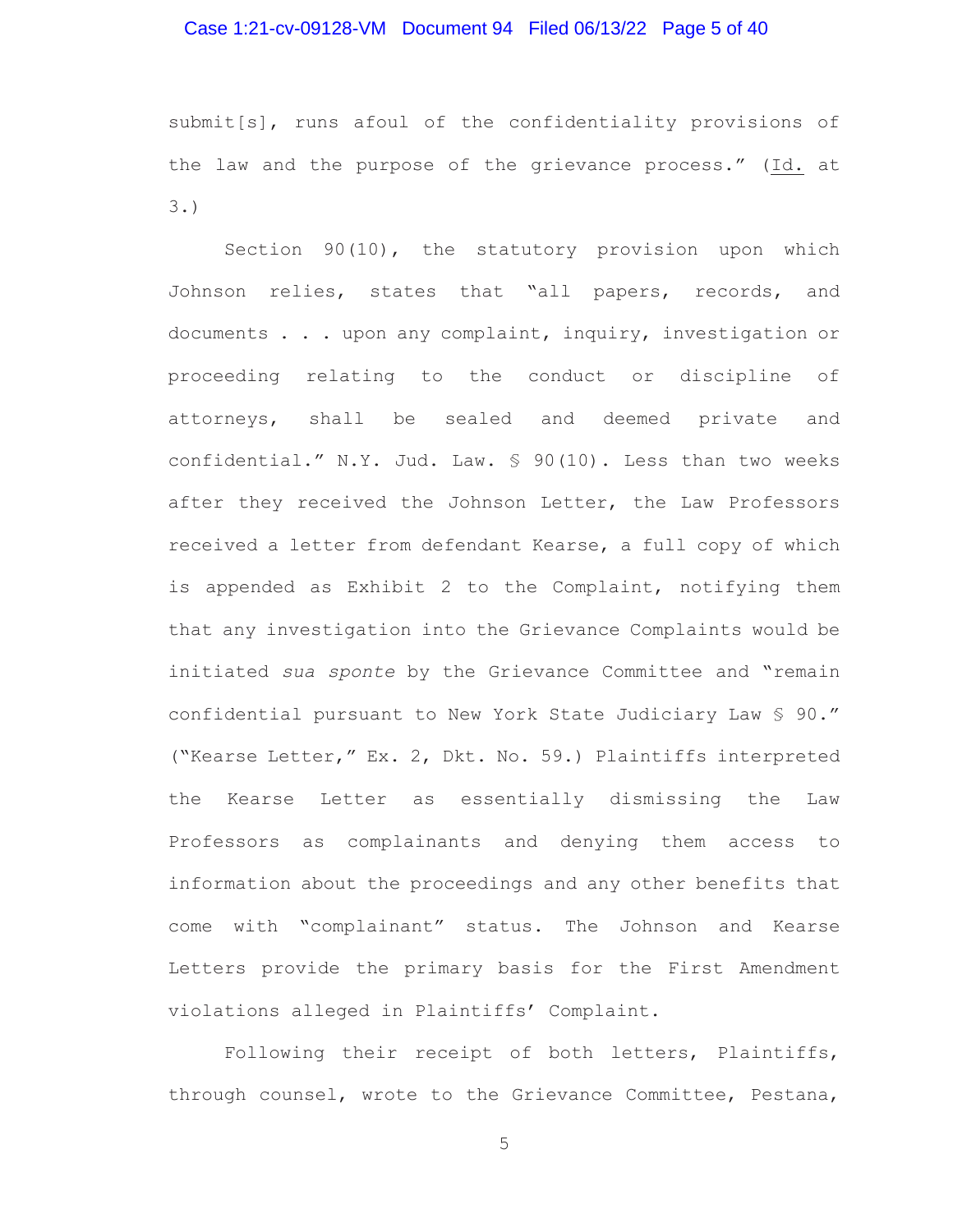# Case 1:21-cv-09128-VM Document 94 Filed 06/13/22 Page 6 of 40

and Kearse, expressing their displeasure with the course of events. Defendant Pestana, who had succeeded Johnson as Corporation Counsel, responded and reasserted her Office's belief that Plaintiffs were running afoul of Section 90(10). Similarly, Kearse replied and reiterated that any possible investigation would be conducted by the Grievance Committee *sua sponte*.

# B. Procedural History

After the unsuccessful effort to resolve the parties' dispute by letter exchange, Plaintiffs filed this action. They allege (1) Defendants retaliated against the Law Professors in violation of their First Amendment rights; (2) violations of the Fourteenth Amendment's Equal Protection Clause; (3) that Section 90(10) violates the First Amendment and Article I, Section 8 of the New York Constitution, both facially and as-applied; (4) Defendants violated the Constitutions of the United States and of New York State by denying Plaintiffs their right to access government proceedings and records; and (5) if the Court finds that Section 90(10) is constitutional, Defendants must allow access to the records at issue under the statute's good-cause exception. Plaintiffs sue under 42 U.S.C. Section 1983 ("Section 1983").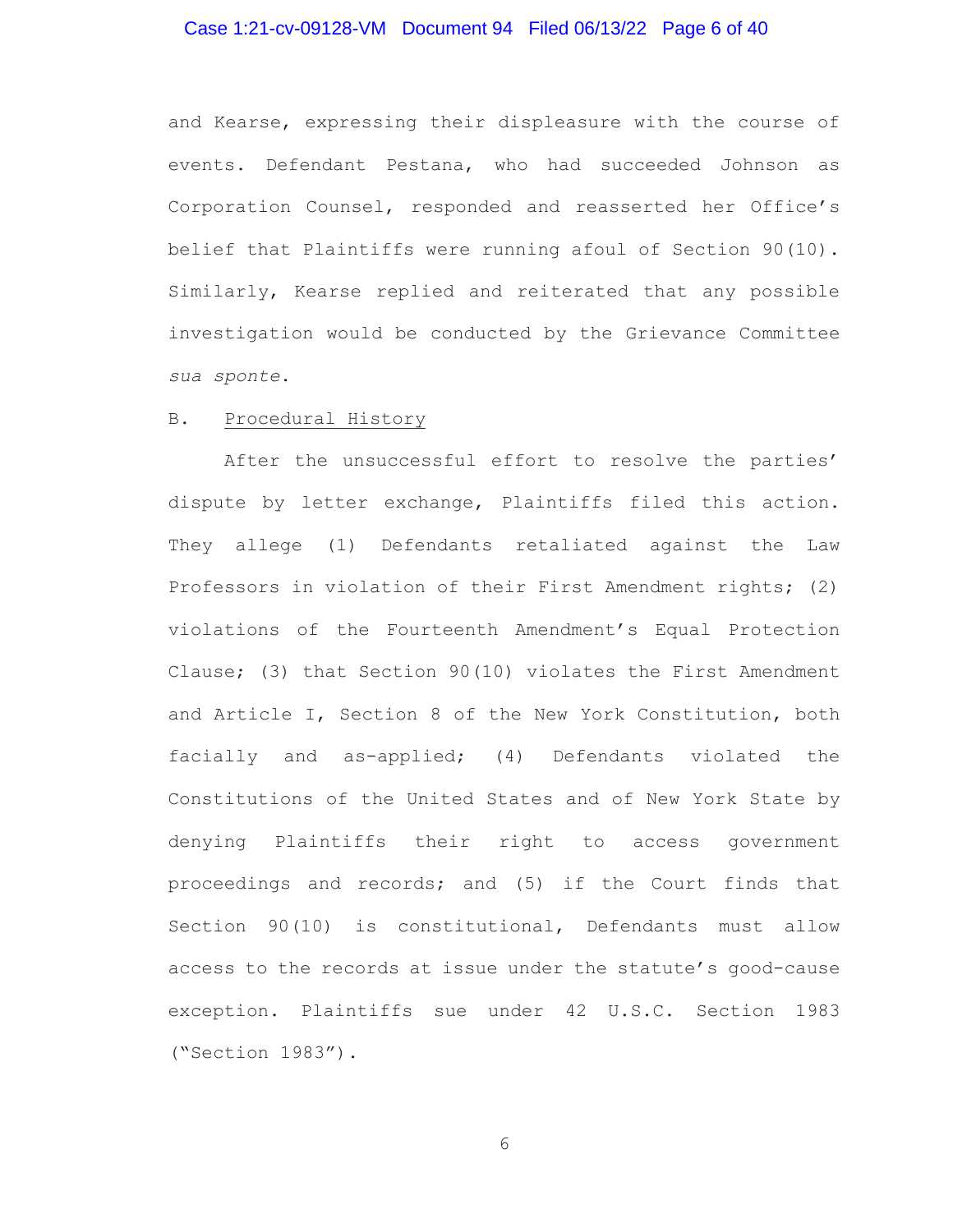Shortly after filing the Complaint, Plaintiffs submitted a motion to this Court requesting the Court order the unsealing of the exhibits to the Complaint, and the Court granted that motion on January 25, 2022. See CRC I, 2022 WL 220020. Plaintiffs then filed an unsealed version of the Complaint. (See Dkt. No. 59.) While that motion was pending, Plaintiffs filed a letter expressing their intent to file a motion for partial summary judgment (Dkt. No. 29), and City Defendants, State Defendants, and Kearse filed letters seeking leave to file motions to dismiss the Complaint. The Court ordered full briefing on Plaintiffs' motion for partial summary judgment but noted that it would resolve the anticipated motions to dismiss on the basis of the parties' pre-motion letters. (See Dkt. No. 56, (citing Kapitalforeningen Lægernes Invest v. United Techs. Corp., 779 F. App'x 69, 70 (2d Cir. 2019) (Mem.)). On May 5, 2022, the Court issued an order on the motions to dismiss, denying State Defendants' motion to dismiss in full and denying the motions of Kearse and City Defendants in part, while reserving judgment on the issues that required a determination regarding Section 90(10)'s constitutionality. See generally CRC II, 2022 WL 1422852.

 Now before the Court is Plaintiffs' Motion and accompanying memorandum of law, which seeks summary judgment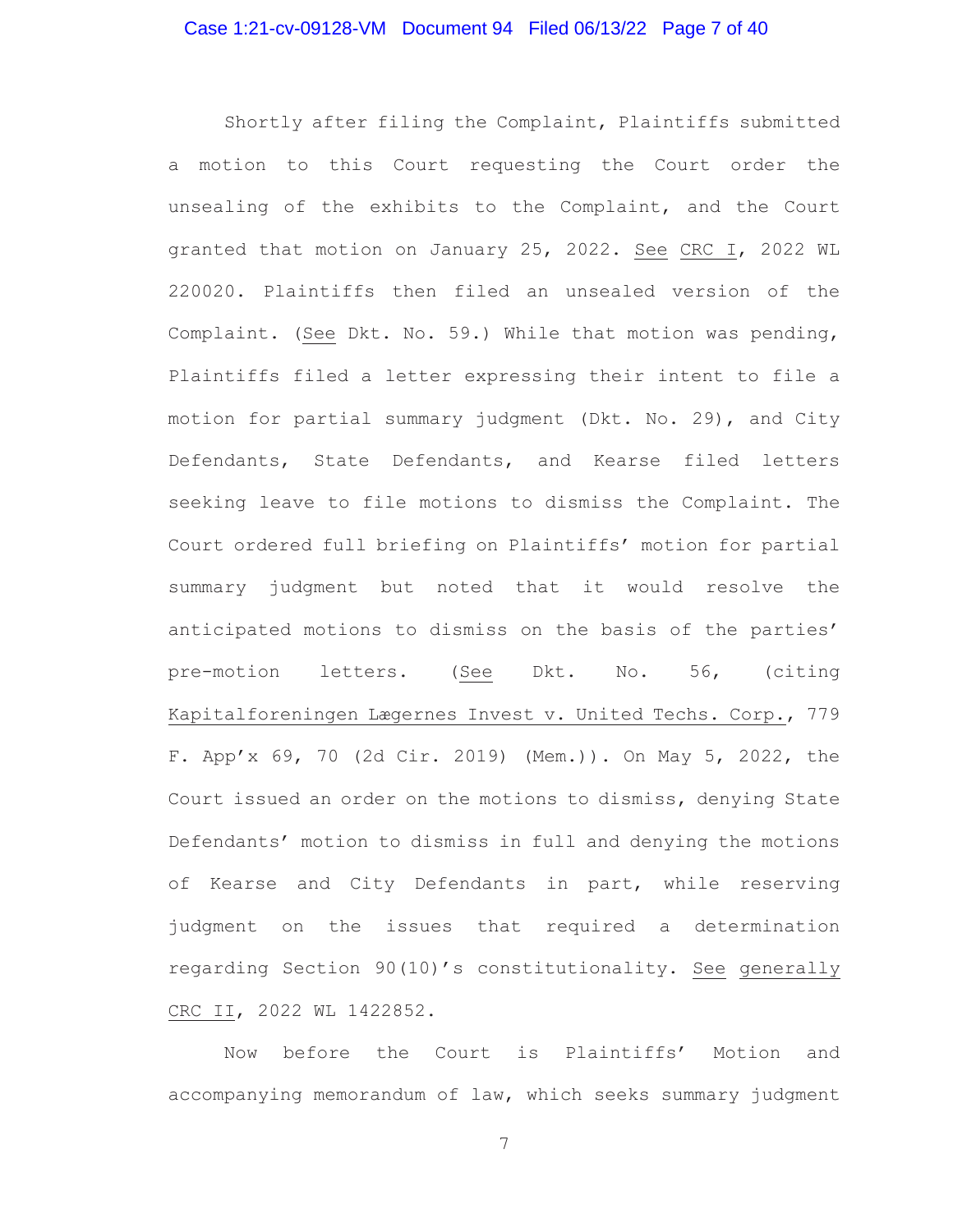### Case 1:21-cv-09128-VM Document 94 Filed 06/13/22 Page 8 of 40

on Plaintiffs' third claim for relief: that Section 90(10) violates the First Amendment of the United States Constitution and Article I, Section 8 of the New York State Constitution, both as-applied and on its face. The Court has also received City Defendants', State Defendants', and Kearse's oppositions to the Motion (see "City Opposition," Dkt. No. 77; "State Opposition," Dkt. No. 78; "Kearse Opposition," Dkt. No. 82); Plaintiffs' reply to the opposition briefs, (see "Plaintiffs' Reply," Dkt. No. 85); as well as a brief in support of the Motion, filed by amicus curiae Newsday LLC, Pro Publica Inc., The Associated Press, and The New York Times Company. (See "Amicus Brief," Dkt. No. 73.)

#### **II. LEGAL STANDARD**

#### A. Summary Judgment Legal Standard

Federal Rule of Civil Procedure 56 ("Rule 56") states that a court "shall grant summary judgment if the movant shows that there is no genuine dispute as to any material fact and the movant is entitled to judgment as a matter of law." Fed. R. Civ. P. 56(a). Summary judgment is appropriate where, upon motion of one party, the non-moving party "fail[ed] to make a showing sufficient to establish the existence of an element essential to that party's case, and on which that party will bear the burden of proof at trial." Celotex Corp. v. Catrett,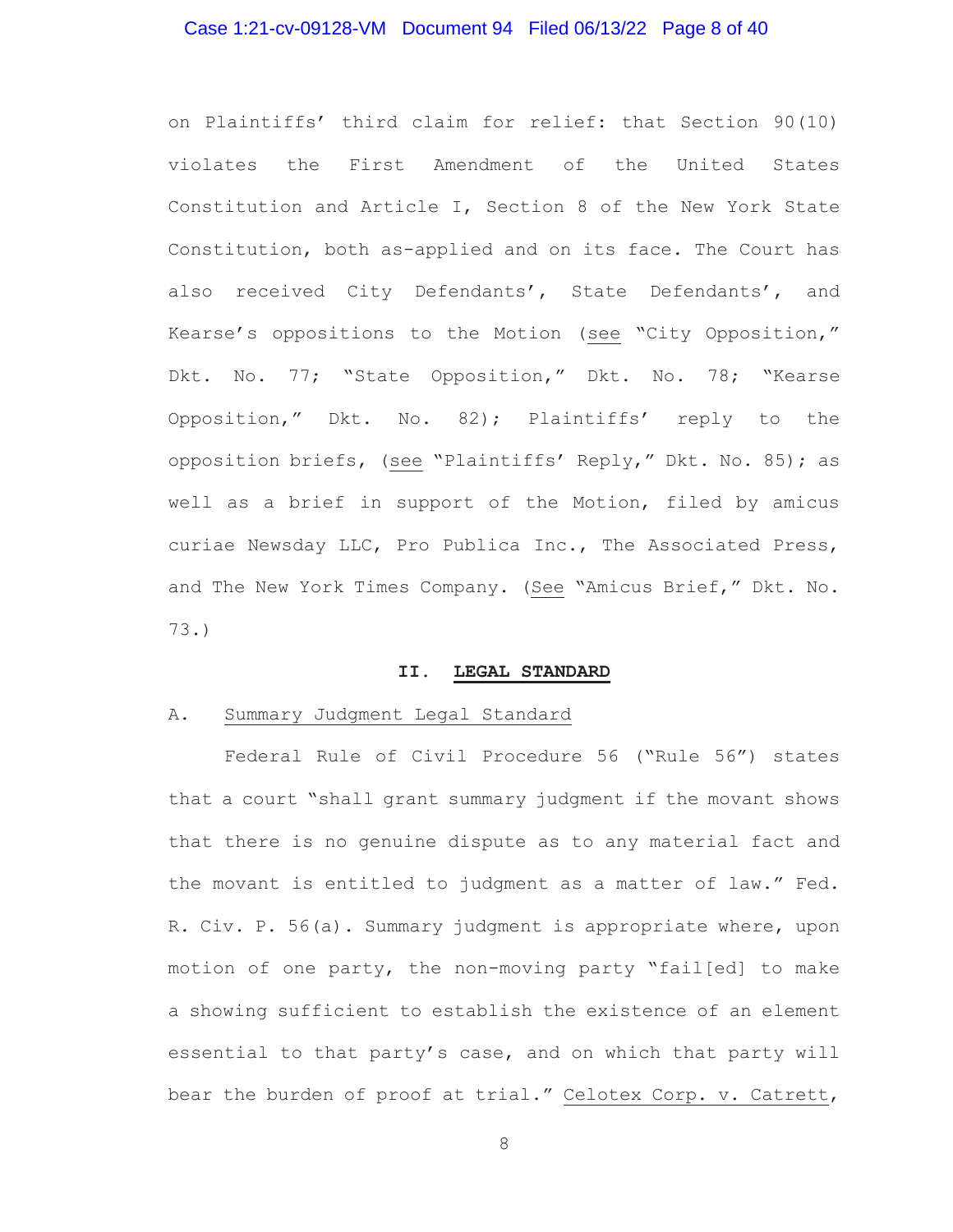#### Case 1:21-cv-09128-VM Document 94 Filed 06/13/22 Page 9 of 40

477 U.S. 317, 322 (1986). In deciding a motion for summary judgment, the Court may consider all facts in the record before it. Id. at 323.

When a motion for summary judgment is properly supported by evidence, the party opposing a motion for summary judgment "may not rest upon mere allegations or denials -- rather, he must present sufficient probative evidence to establish a genuine issue of material fact." Horror Inc. v. Miller, 15 F.4th 232, 240 (2d Cir. 2021). Evidence that is "'merely colorable,' or is not 'significantly probative'" is insufficient to defeat a motion for summary judgment. Id. (quoting Anderson v. Liberty Lobby, Inc., 477 U.S. 242, 249– 50 (1986)). In short, the nonmoving party's evidence must be persuasive enough that a reasonable jury could return a judgment in the nonmovant's favor. Id. at 241.

#### B. First Amendment Legal Standard

The Court begins by noting that while certain freespeech violations, such as retaliation, brought under Article I, Section 8 ("Article I, Section 8") of the New York State Constitution are judged under the same principles that apply to claims alleging violations of the First Amendment to the United States Constitution (the "First Amendment"), see Martinez v. Sanders, 307 F. App'x 467, 468 n.2 (2d Cir. 2008), Article I, Section 8 generally offers broader protection than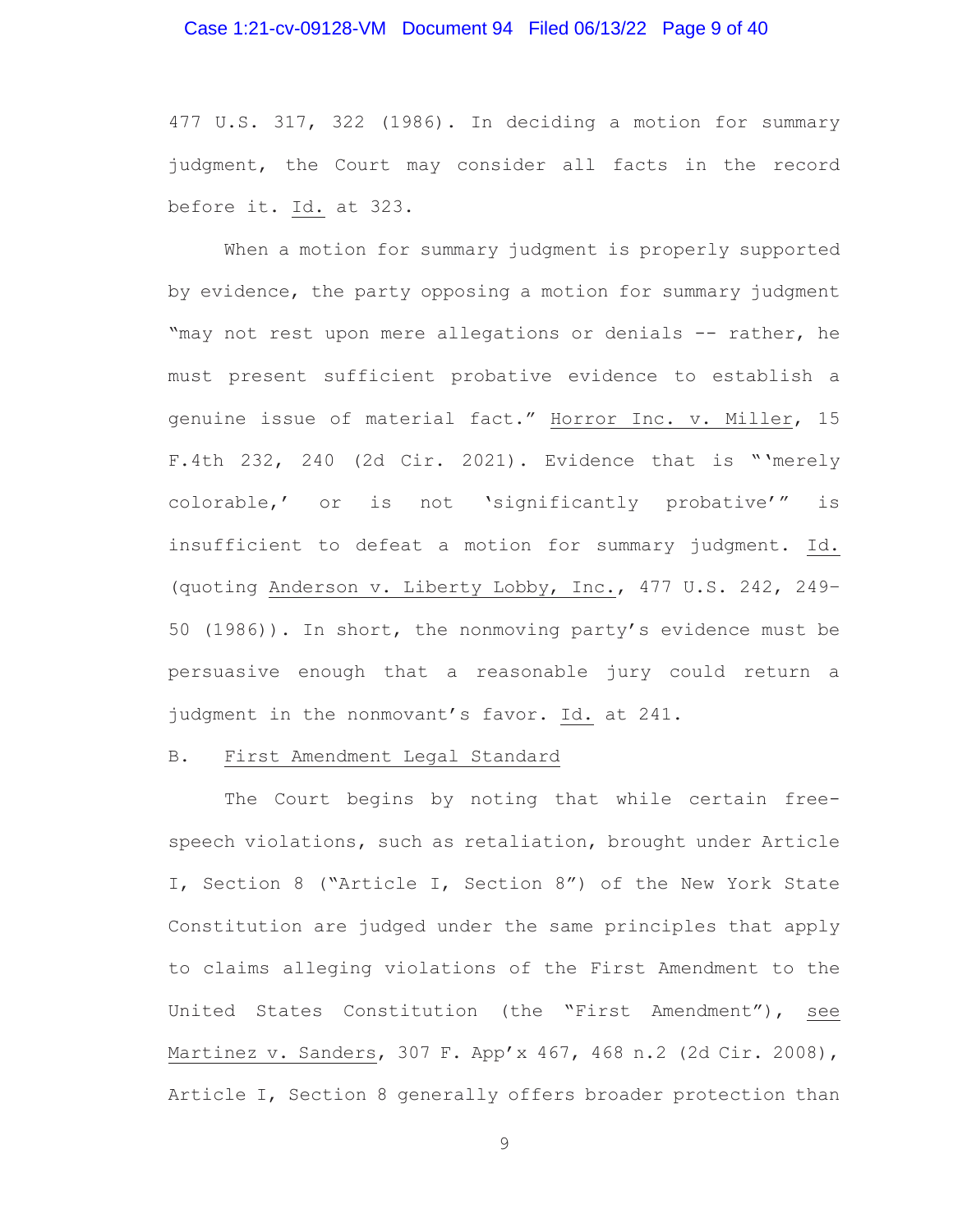### Case 1:21-cv-09128-VM Document 94 Filed 06/13/22 Page 10 of 40

the First Amendment. See O'Neill v. Oakgrove Constr., Inc., 523 N.E.2d 277, 280 n.3 (N.Y. 1988) ("The protection afforded by the guarantees of free press and speech in the New York Constitution is often broader than the minimum required by the First Amendment."). This proposition is evident from the text of both provisions. Compare U.S. Const. amend. I ("Congress shall make no law . . . abridging the freedom of speech, or of the press."), with N.Y. Const. art. I § 8 ("Every citizen may freely speak, write and publish his or her sentiments on all subjects . . . and no law shall be passed to restrain or abridge the liberty of speech or of the press."). That means that any statute that fails to pass muster under federal law will fail under the more protective New York State Constitution.

The First Amendment protects against governmental intrusion on the right to free speech, including statutory intrusions. Statutes "may unconstitutionally restrict speech in one of two primary ways," the first of which is relevant here: "a statute may restrict speech based on the content of that speech." Field Day, LLC v. Cnty. of Suffolk, 463 F.3d 167, 174 (2d Cir. 2006). Such content-based restrictions on speech go against the principle that lies "[a]t the heart of the First Amendment[:] . . . that each person should decide for him or herself the ideas and beliefs deserving of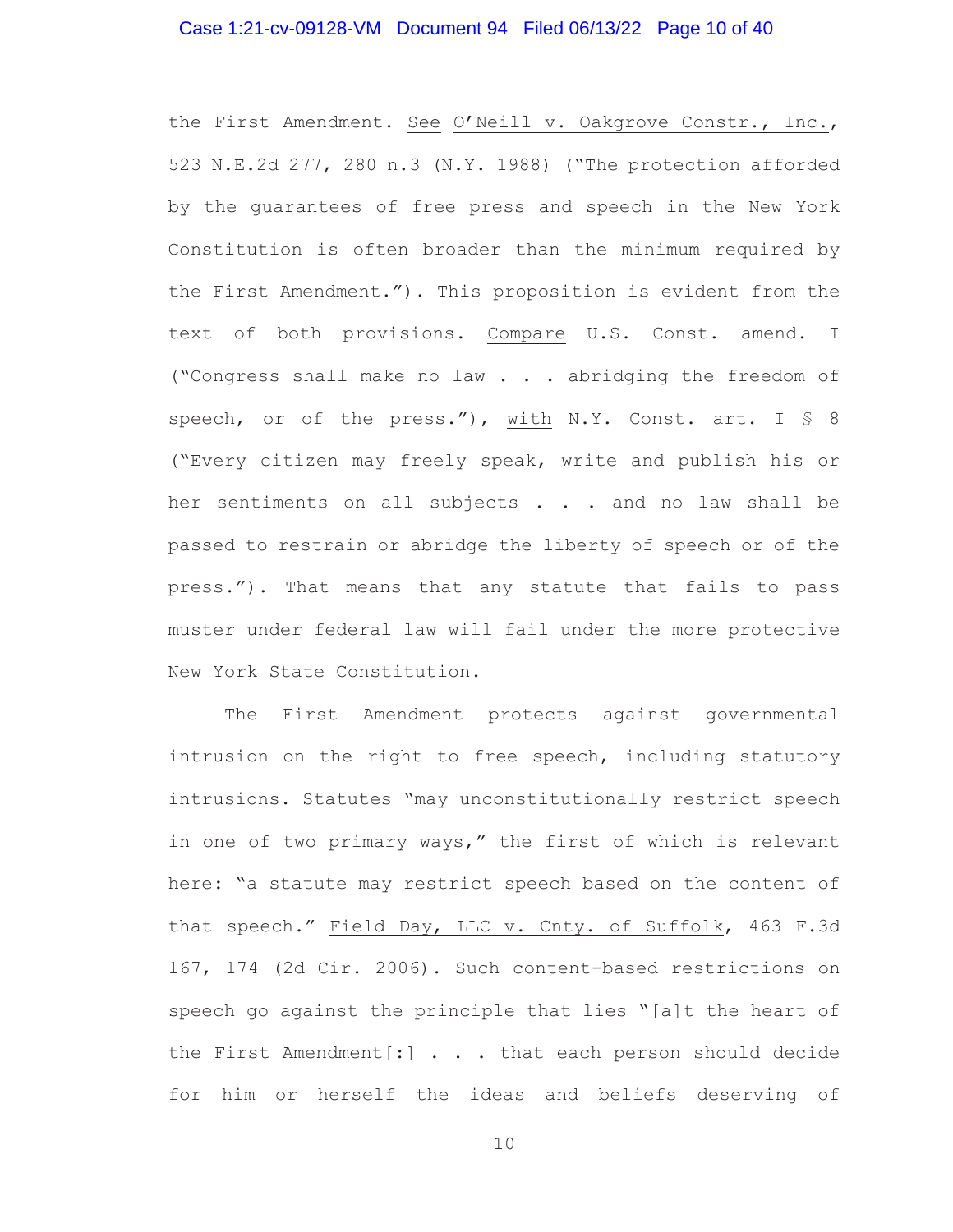# Case 1:21-cv-09128-VM Document 94 Filed 06/13/22 Page 11 of 40

expression, consideration, and adherence." Turner Broad. Sys. v. F.C.C., 512 U.S. 622, 641 (1994). For that reason, "the most exacting scrutiny" is used to evaluate the constitutionality of laws that "suppress, disadvantage, or impose differential burdens upon speech because of its content." Id. at 642. "Most exacting scrutiny," or "strict scrutiny," means that the law must be narrowly tailored to promote a compelling government interest.2 See John Doe, Inc. v. Mukasey, 549 F.3d 861, 871 (2d Cir. 2008) (quoting United States v. Playboy Ent. Grp., Inc., 529 U.S. 803, 813 (2000)).

Plaintiffs challenge Section 90(10) both facially and as applied, so it is important to distinguish the two types of challenges. A facial challenge looks to "only the text of the statute itself, not its application to the particular

<sup>2</sup> Plaintiffs also emphasize that the law is a "prior restraint" on speech because it "prohibit[s] speech before it occurs." (Plaintiffs' Brief at 13.) The Court notes the statute at issue here differs from those in classic prior-restraint cases. See, e.g., Near v. Minnesota, 283 U.S. 697 (1931) (striking down a statute that allowed the state attorney general or any citizen to seek an injunction prohibiting a news publication from publishing certain information); Lovell v. City of Griffin, 303 U.S. 444 (1938) (holding unconstitutional an ordinance that prohibited the distribution of pamphlets without a permit); CBS v. Davis, 510 U.S. 1315 (1994) (staying a circuit court injunction that prohibited CBS from broadcasting certain footage). The fact pattern here more closely resembles the challenged law in Landmark Communications v. Virginia, which required strict confidentiality of all papers and proceedings before Virginia's judicial review commission and that the Supreme Court said "[did] not constitute a prior restraint." 435 U.S. 829, 838 (1978). However, because prior restraints on speech and content-based restrictions on speech are both subject to strict scrutiny, it is unnecessary to establish whether Section 90(10) is a prior restraint on speech, as there is no dispute it is a content-based restriction.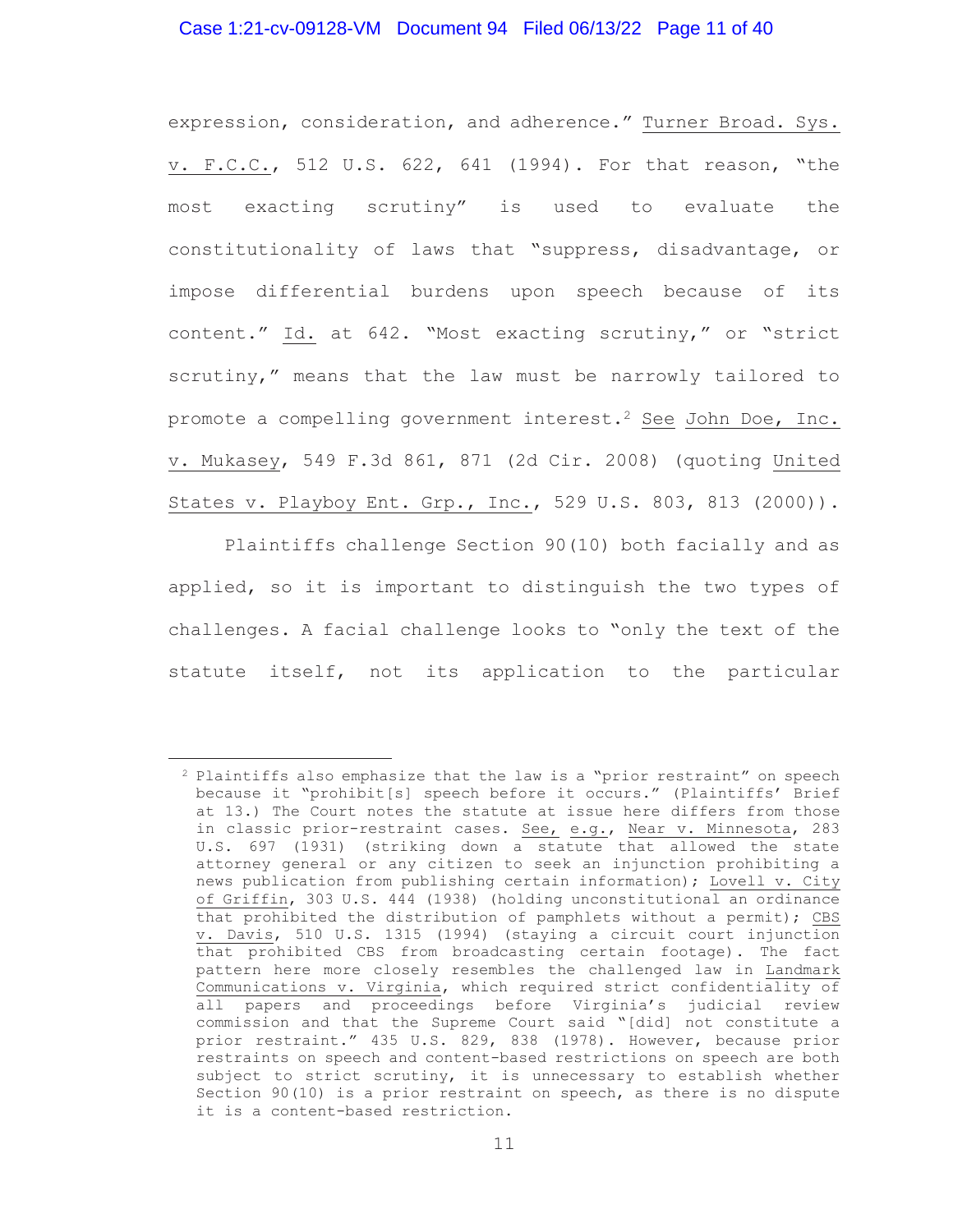## Case 1:21-cv-09128-VM Document 94 Filed 06/13/22 Page 12 of 40

circumstances of an individual." Field Day, 463 F.3d at 174 (citing City of Lakewood v. Plain Dealer Pub. Co., 486 U.S. 750, 770 n.11 (1988)). On the other hand, an as-applied challenge "requires an analysis of the facts of a particular case to determine whether the application of a statute, even one constitutional on its face, deprived the individual to whom it was applied of a protected right." Id.

#### **III. JURISDICTIONAL ISSUES**

 Before addressing the substantive claims at issue in the Motion, the Court must assess a few jurisdictional arguments presented by Defendants, fulfilling a federal court's obligation to establish its own jurisdiction before proceeding to consider the merits of a case.

First, State Defendants and Kearse argue that the Court should abstain from hearing this case. The Court has already addressed these arguments in its prior order and explained why each abstention doctrine is inapplicable to this matter. See CRC II, 2022 WL 1422852, at \*3-7. Similarly, the second jurisdictional issue stems from City Defendants' claim that they are not proper parties to this dispute. The Court already denied this argument for dismissal in CRC II. See id. at \*9– 10.

Kearse next argues that there is no justiciable controversy and that the Court's deciding the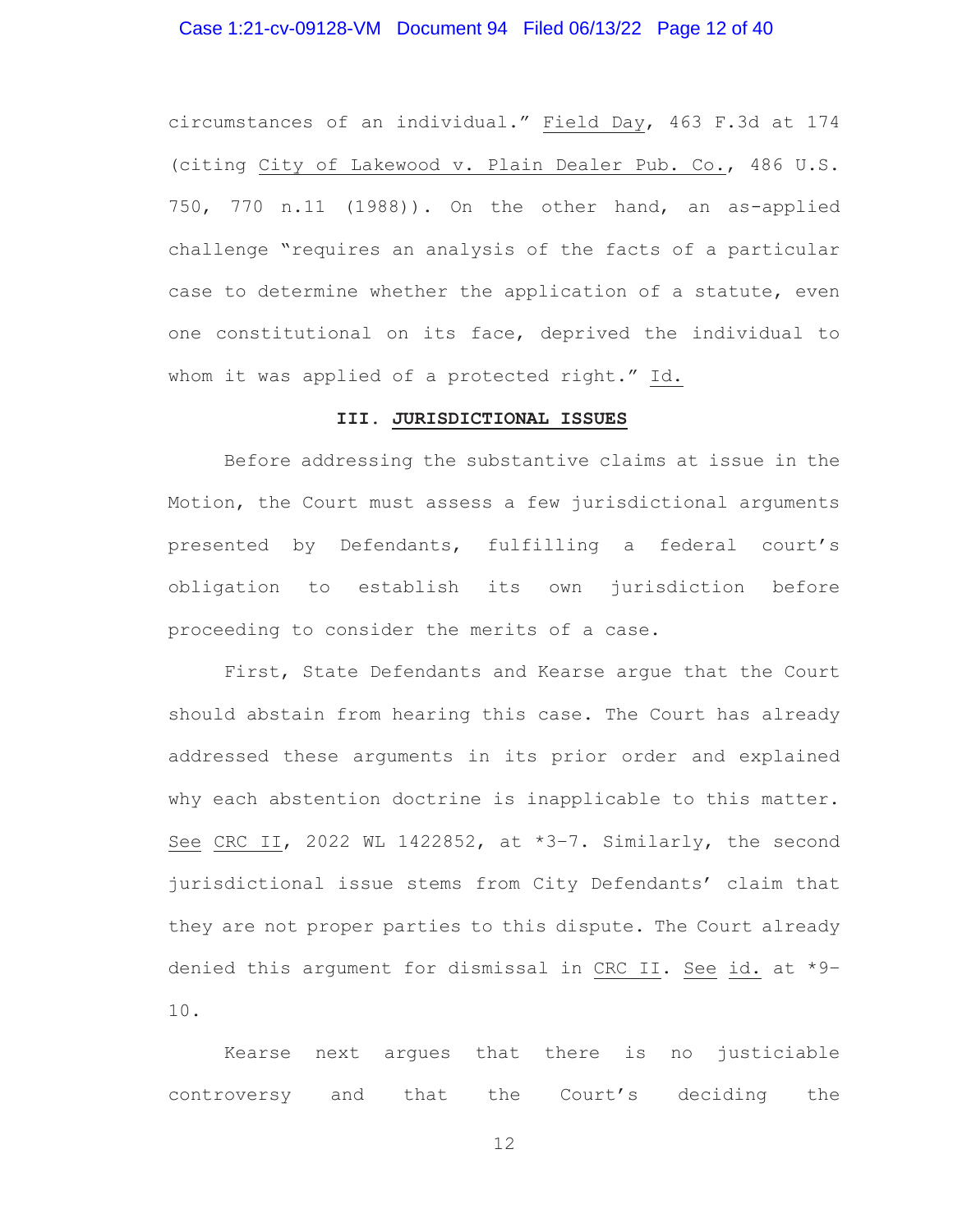### Case 1:21-cv-09128-VM Document 94 Filed 06/13/22 Page 13 of 40

constitutionality of Section 90(10) would be equivalent to issuing an advisory opinion. (See Kearse's Opposition at 4.) She makes this argument because "[s]he never told Plaintiffs" they could not publicly disclose the Grievance Complaints. (Id.) Similarly, and together comprising the third jurisdictional issue, City Defendants argue that the case is not ripe for review. (See City Opposition at 6.)

 Federal courts are empowered to hear only live, definite, and concrete disputes, the resolution of which would directly impact the interests of the parties before the Court. See In re Motors Liquidation Co., 829 F.3d 135, 167– 68 (2d Cir. 2016) (detailing the constraints of federal courts' jurisdiction). The Court cannot render "an opinion advising what the law would be upon a hypothetical state of facts." Aetna Life Ins. Co. v. Haworth, 300 U.S. 227, 241 (1937). Courts have recognized two ripeness doctrines: constitutional and prudential. An action is constitutionally unripe if "plaintiff's claimed injury, if any, is not 'actual or imminent,' but instead 'conjectural or hypothetical.'" National Org. for Marriage, Inc. v. Walsh, 714 F.3d 682, 688 (2d Cir. 2013) (quoting Lujan v. Defs. of Wildlife, 504 U.S. 555, 588 (1992)). Prudential ripeness asks whether the issues are fit for judicial decision and what hardship withholding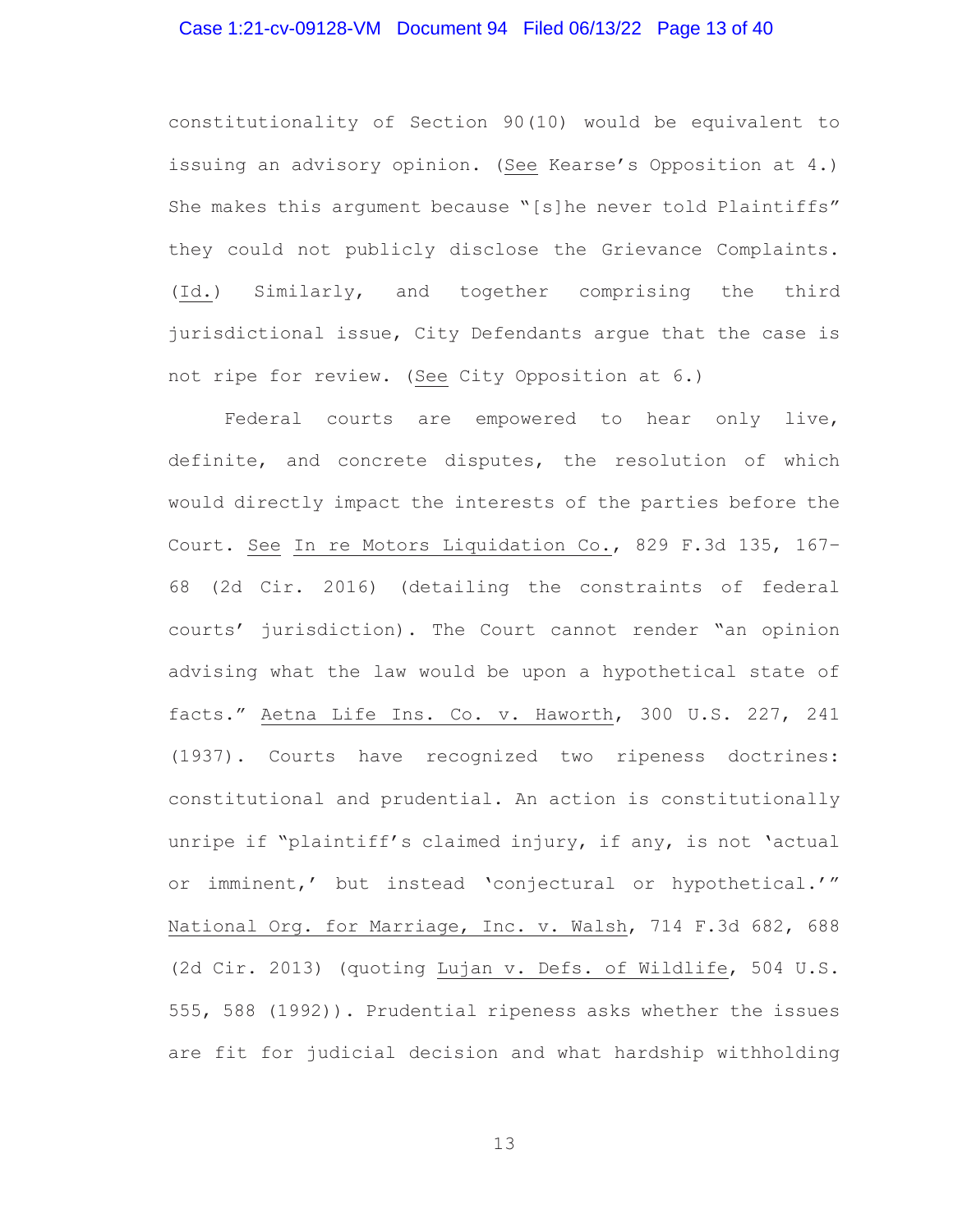# Case 1:21-cv-09128-VM Document 94 Filed 06/13/22 Page 14 of 40

consideration would bring to the parties. See National Org. for Marriage, 714 F.3d at 691.

Reading the Complaint and all its claims for relief in full, the Court finds the case is both constitutionally and prudentially ripe for review. Plaintiffs' alleged injury is neither conjectural nor hypothetical, as it has already occurred. Plaintiffs allege their First Amendment rights were violated after the following sequence of events: (1) they filed the Grievance Complaints and published them online, (2) because of the publication of the Grievance Complaints, Johnson, then New York City Corporation Counsel, sent Plaintiffs, and the Grievance Committee, a letter stating that Plaintiffs had violated New York law, (3) Plaintiffs felt threatened and harassed by the Johnson Letter, (4) the Grievance Committee, through Kearse, dismissed Plaintiffs as complainants, and (5) the parties continued to exchange correspondence in which neither the Corporation Counsel nor the Grievance Committee would rescind their comments. Plaintiffs allege the second, third, and fourth actions in this sequence were done in retaliation for their exercise of First Amendment rights. Without prematurely evaluating the merits of Plaintiffs' allegations, the Court finds nothing abstract, conjectural, speculative, or hypothetical about the injury Plaintiffs allege.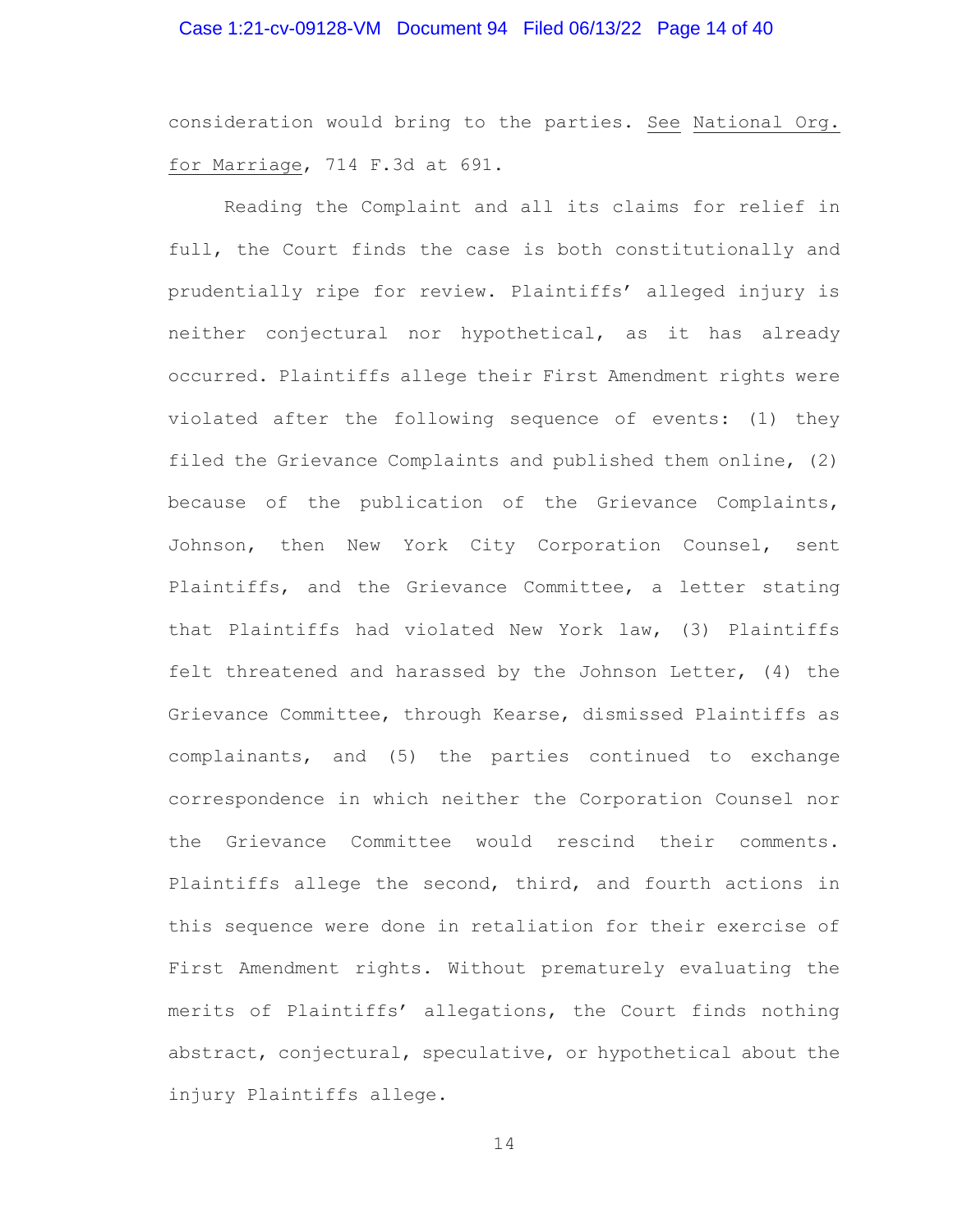# Case 1:21-cv-09128-VM Document 94 Filed 06/13/22 Page 15 of 40

And as for Kearse's argument that any opinion would be advisory because she never told Plaintiffs they could not publish the Grievance Complaints, that statement misrepresents the alleged injury. It does not matter that Kearse never told any of the Plaintiffs that they could not publish their complaints; it does matter that Kearse allegedly deprived them of complainant status in retaliation for publishing the complaints. While Plaintiffs may claim other Defendants directly attempted to block the publication of the Grievance Complaints, Plaintiffs acted well within the confines of the Federal Rules of Civil Procedure when they brought several related claims against multiple Defendants in one lawsuit. See, e.g., Fed. R. Civ. P. 18 (joinder of claims); 20 (permissive joinder of parties).

Insofar as Plaintiffs claim they will be subject to future threats or harassment, the Second Circuit has advised that "pre-enforcement First Amendment claims" are reviewed under "somewhat relaxed standing and ripeness rules." National Org. for Marriage, 714 F.3d at 689. In these cases, "a real and imminent fear [that rights will be chilled] is enough." Id. (citing Laird v. Tatum, 408 U.S. 1, 13–14 (1972)). Given that Defendants repeatedly sent Plaintiffs allegedly threatening and harassing letters, several of which invoked Section 90(10), following Plaintiffs' publication of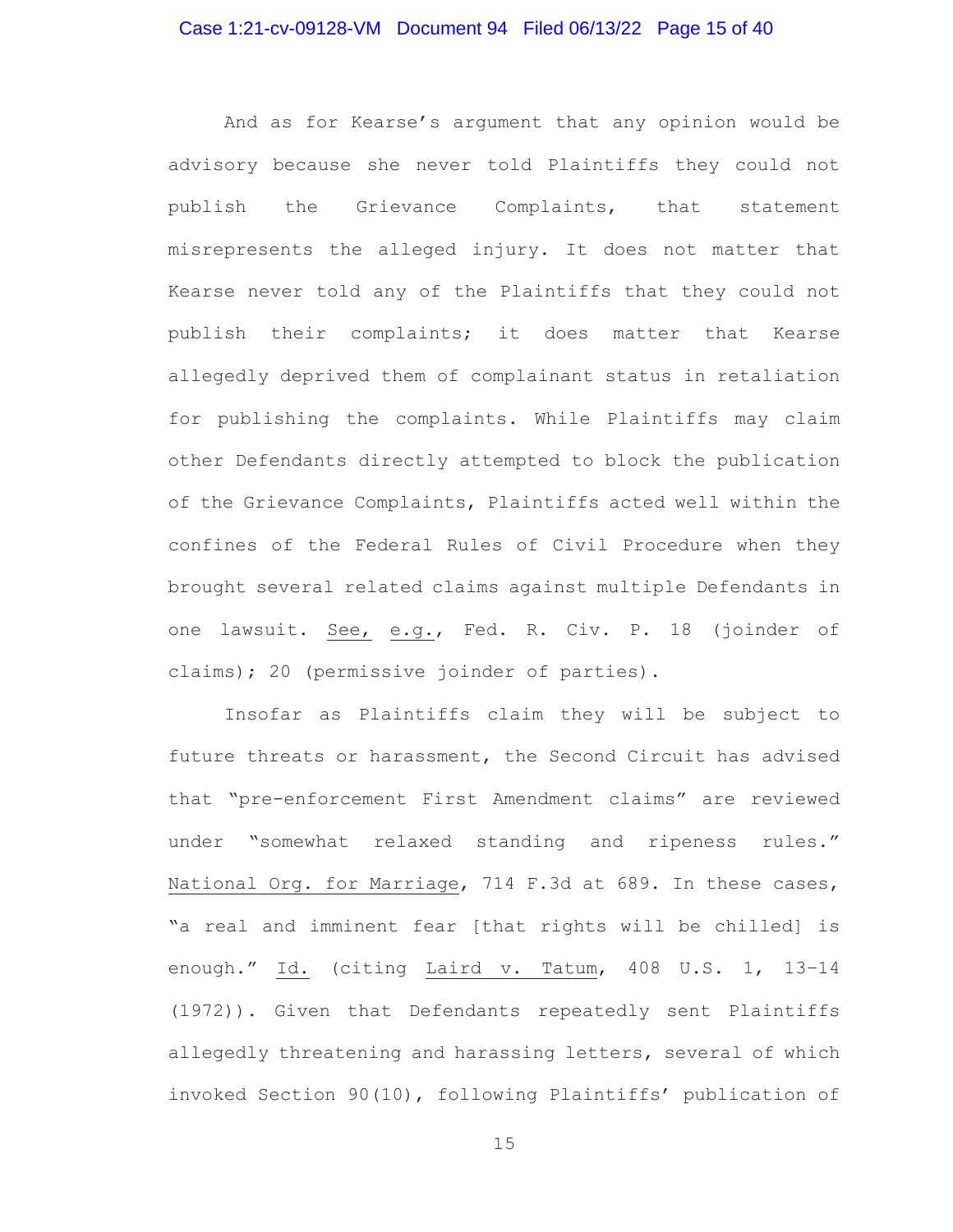## Case 1:21-cv-09128-VM Document 94 Filed 06/13/22 Page 16 of 40

the Grievance Complaints, the Court is persuaded that Plaintiffs felt a real and imminent fear that their First Amendment rights would continue to be chilled.

As for prudential standing, the Court finds nothing about this action that suggests "the case will be *better* decided later and that the parties will not have constitutional rights undermined by the delay." Simmonds v. INS, 326 F.3d 351, 357 (2d Cir. 2003). This case is similar to the type of many cases federal courts adjudicate every day that ask the Court to determine the constitutionality of a state statute and whether certain factual circumstances amount to a violation of law under Section 1983. The Court sees no compelling reason why a decision on these issues should be delayed. More importantly, though, parties could have their constitutional rights undermined by a delay if Section 90(10) is eventually deemed unconstitutional but the state continued to enforce the law in the time lapse between this suit and a subsequent one. Thus, the Court is unpersuaded that Defendants have shown there is a valid ripeness challenge in this litigation.

 The fourth jurisdictional question raises similar issues: the State Defendants contest that any claim for public disclosure of investigative documents lacks ripeness because Plaintiffs have not sought remedy in the proper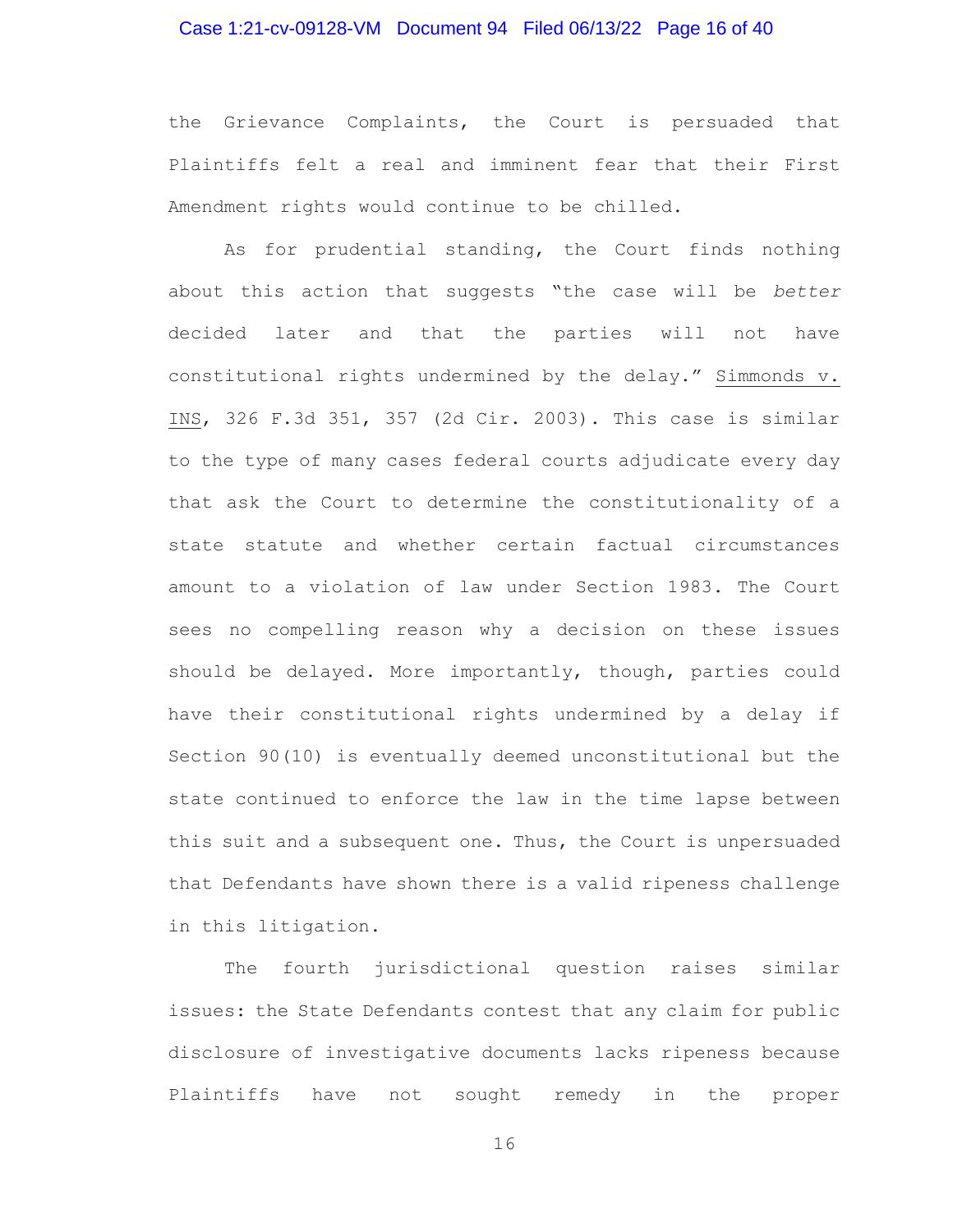### Case 1:21-cv-09128-VM Document 94 Filed 06/13/22 Page 17 of 40

administrative channels. (See State Opposition at 23.) The Court does not interpret Plaintiffs' claim at issue in this motion for partial summary judgment to seek the release of any investigative documents, and, as such, the Court lacks the benefit of full argument and briefing on this issue. State Defendants may renew this argument at a later in stage of the litigation when the Court evaluates claims that may lead to the public disclosure of investigative documents.

 Fifth, City Defendants argue that the case is not ripe for review because "plaintiffs seek to enjoin the enforcement of Judiciary Law § 90(10), but no one has sought or threatened to enforce the law against them." (City Opposition at 7.) This contention demonstrates a misunderstanding of applicable legal principles. Plaintiffs' First Amendment claim is that they were retaliated against after exercising their First Amendment rights. As detailed below, the alleged retaliatory acts consisted of (1) Johnson telling the Grievance Committee that Plaintiffs were acting in violation of state law, an action that may be viewed as harassing or threatening, and (2) Kearse rescinding Plaintiffs' complainant status. Plaintiffs allege Defendants, including City Defendants, hide behind the auspice of enforcing Section 90(10) in making these threats. They seek enjoinment of the law's enforcement to the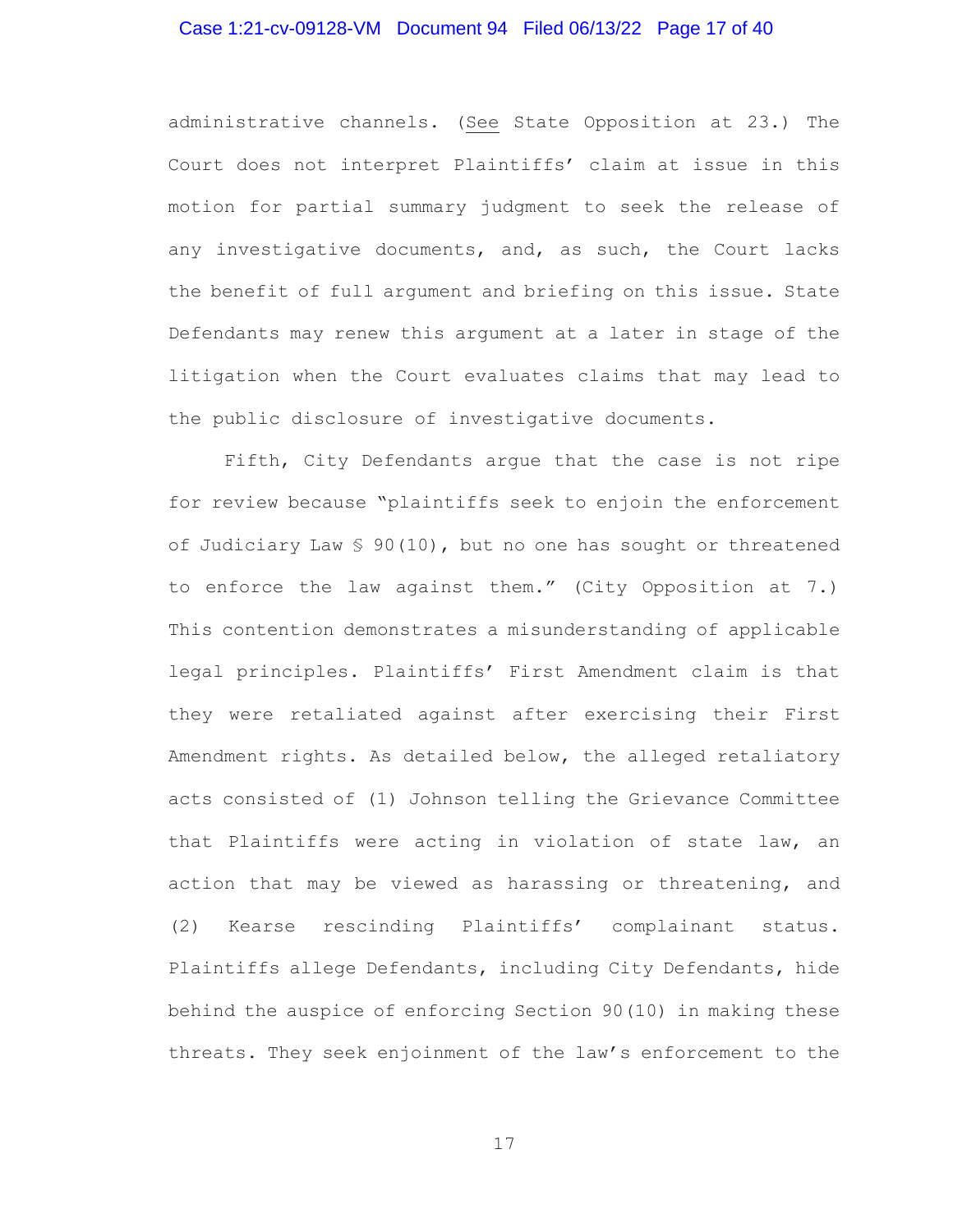# Case 1:21-cv-09128-VM Document 94 Filed 06/13/22 Page 18 of 40

extent that the law is being applied as a weapon to stifle Plaintiffs' free speech rights.

 Sixth, City Defendants claim Plaintiffs lack standing to bring suit. To satisfy the requirements of constitutional standing, a plaintiff must have suffered a concrete, particularized, actual, and imminent injury-in-fact which was caused by "the conduct complained of" and will likely be redressed by a favorable judicial decision. Lujan, 503 U.S. at 560—61. The Court already has, above, found that Plaintiffs suffered a concrete and particularized, non-hypothetical injury, and the Court now finds Plaintiffs easily satisfy the remaining standing factors as well.

City Defendants do not dispute causation, and the Court's discussion of that factor is not difficult. Plaintiffs' alleged injury is that their First Amendment rights were violated when Defendants allegedly retaliated against them for exercising their constitutional right to free speech. That alleged injury was directly caused by Defendants' actions -- Defendants sent the Johnson Letter, the Kearse Letter, and subsequent correspondence, plus they dismissed Plaintiffs from the suit as complainants, and those actions caused the injury Plaintiffs allege.

City Defendants' argument for lack of standing largely relies on the redressability requirement, as they state that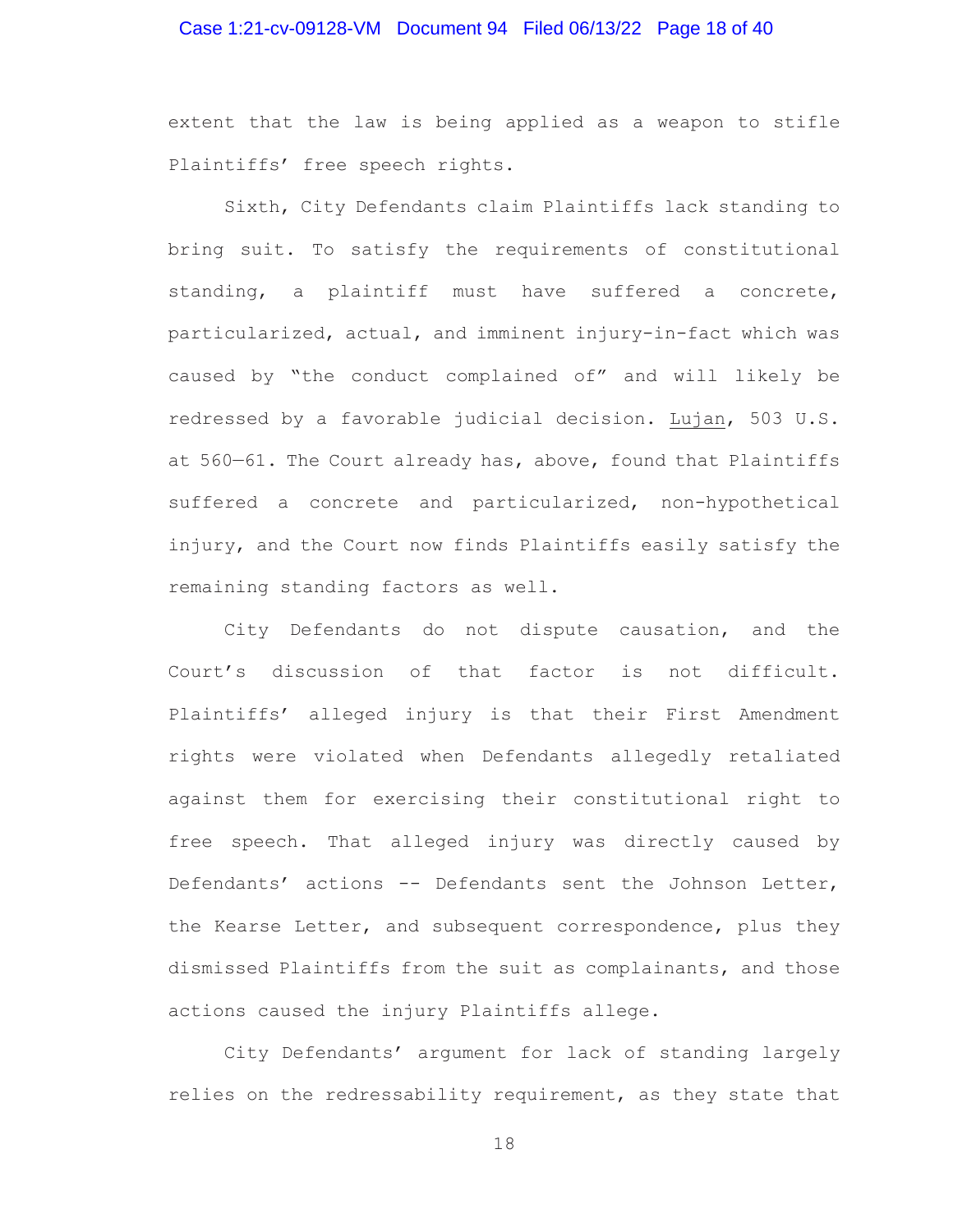### Case 1:21-cv-09128-VM Document 94 Filed 06/13/22 Page 19 of 40

"Plaintiffs simply cannot demonstrate that the City [D]efendants caused them a redressable injury related to the alleged enforcement of a law that the City [D]efendants have no power to interpret or enforce." (City Opposition at 1.) This argument, while dressed in different terminology, duplicates City Defendants' earlier argument that they should be dismissed as improper defendants. The Court assessed this argument at length in CRC II, and it sees no reason to reevaluate its conclusion from that decision. See CRC II, 2022 WL 1422852, at \*9–10. As the Court stated in its prior Order, a favorable decision would provide Plaintiffs with redress for their injuries, so Plaintiffs have satisfied their burden of establishing standing. See id. at \*9. The Court finds it has jurisdiction to decide this lawsuit and that there are no jurisdictional reasons to dismiss the Complaint.

#### **IV. SUMMARY JUDGMENT DISCUSSION**

Section 90(10) is a content-based restriction on speech, as it prohibits disclosure of "all papers, records and documents" specifically related to attorney discipline proceedings. There is no dispute that the statute, on its face, "applies to particular speech because of the topic discussed or the idea or message expressed." Reed v. Town of Gilbert, 576 U.S. 155, 163 (2015). That determination means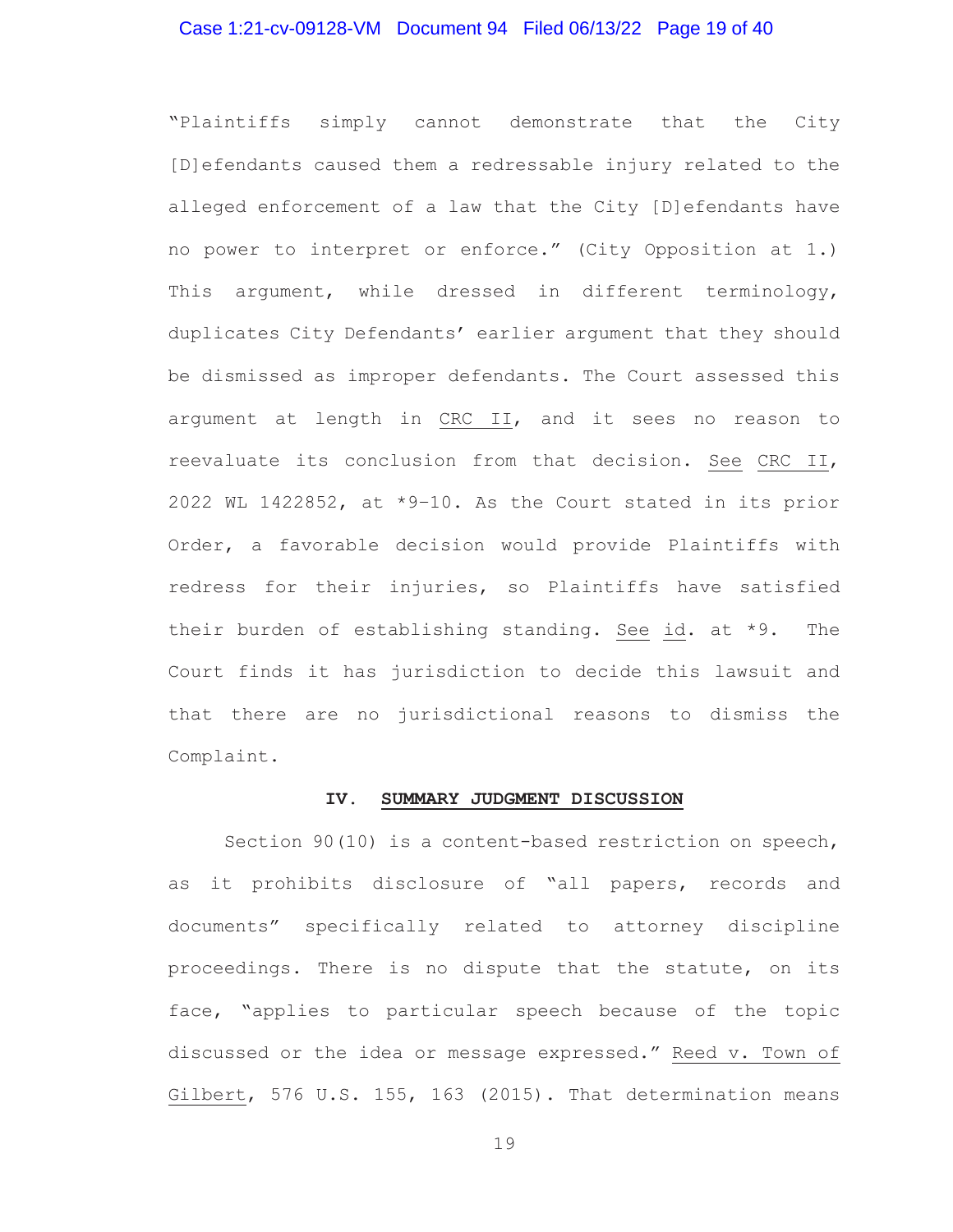### Case 1:21-cv-09128-VM Document 94 Filed 06/13/22 Page 20 of 40

the law is "presumptively unconstitutional and may be justified only if the government proves that [the law is] narrowly tailored to serve compelling state interests." Id. This high burden is especially important in cases such as this one, where the speech at issue relates to the conduct of government prosecutors. The Supreme Court has repeatedly stated, "there is practically universal agreement that a major purpose of [the First] Amendment was to protect the free discussion of governmental affairs." Landmark Commc'ns v. Virginia, 435 U.S. 829, 838 (1978) (quoting Mills v. Alabama, 384 U.S. 214, 218 (1966)).

As the Second Circuit recently noted, "[f]acial challenges are disfavored," so "it is a proper exercise of judicial restraint for courts to adjudicate as-applied challenges before facial ones in an effort to decide constitutional attacks on the narrowest possible grounds and to avoid reaching unnecessary constitutional issues." Kane v. De Blasio, 19 F.4th 152, 174 (2d Cir. 2021) (modification in original) (quotations omitted). With that in mind, the Court begins by assessing the as-applied challenge and determining whether Section 90(10)'s publication prohibitions are narrowly tailored to serve a compelling government interest.

# A. Section 90(10) Is Unconstitutional As Applied to Plaintiffs' Case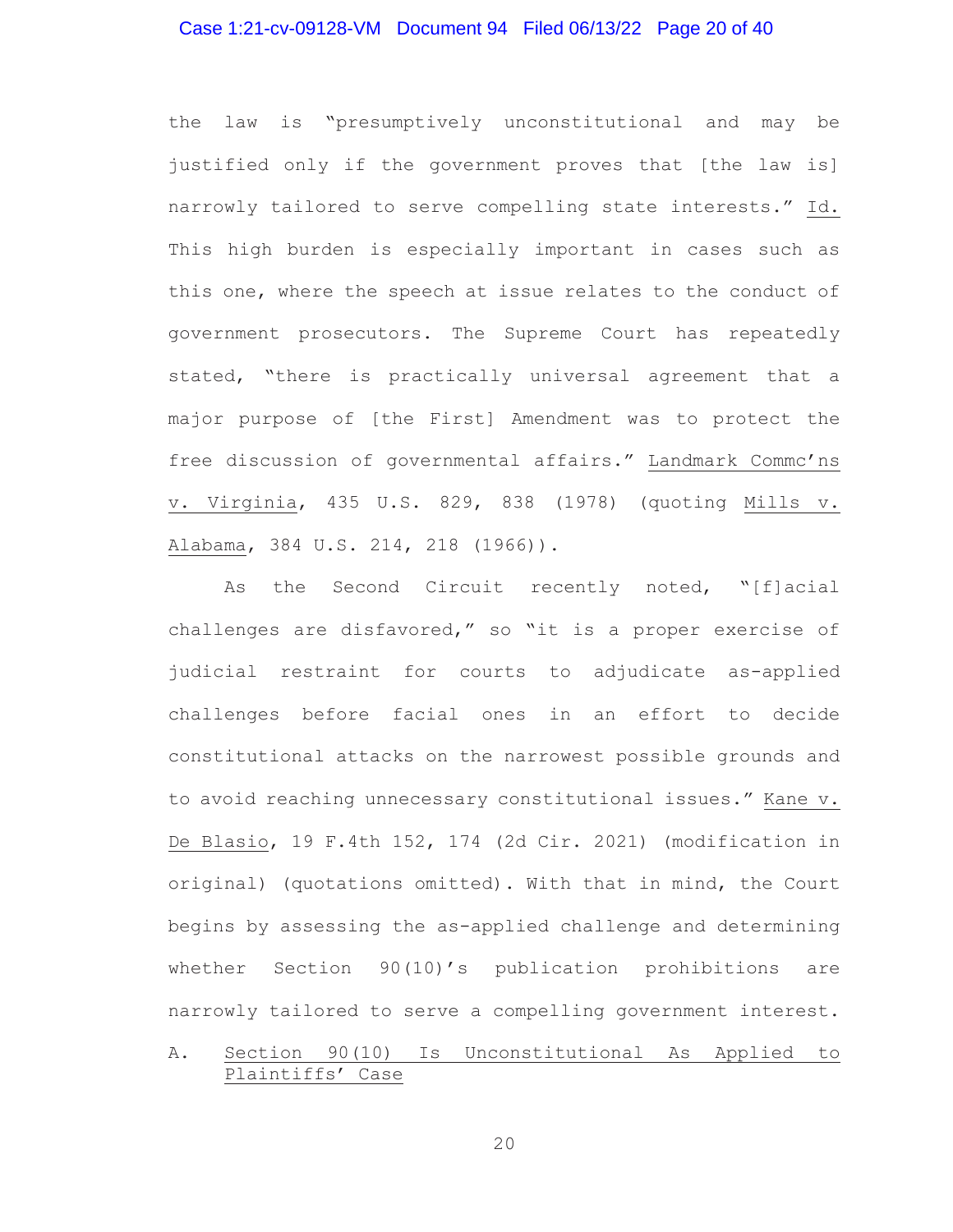### Case 1:21-cv-09128-VM Document 94 Filed 06/13/22 Page 21 of 40

In this case, an as-applied challenge means this Court is tasked with determining the constitutionality of Section 90(10)'s prohibition on (1) the publication of attorney grievance complaints by the private individuals who filed the complaints, and (2) the publication of correspondence related to grievance complaints or Grievance Committee business by the private recipients of that correspondence, as those are the two factual circumstances in which Section 90(10) applies here. Each prohibition must be narrowly tailored to support a compelling government interest.

#### 1. Grievance Complaints

When Johnson, as Corporation Counsel of the City of New York, wrote to the Grievance Committee to inform it of Plaintiffs' publication of the Grievance Complaints, he specifically wrote, "As you know, New York State Judiciary Law § 90(10) designates attorney disciplinary records -*including the complaint* -- private and confidential." (Johnson Letter at 2 (emphasis added).) However, in their opposition to Plaintiffs' Motion, Defendants have seemingly conceded that Section 90(10) does not prohibit complainants' publication of their own grievance complaints. The State Defendants' Opposition and Kearse's Opposition both directly say that a party is free to publish its own grievance complaints under Section 90(10). (See Kearse's Opposition at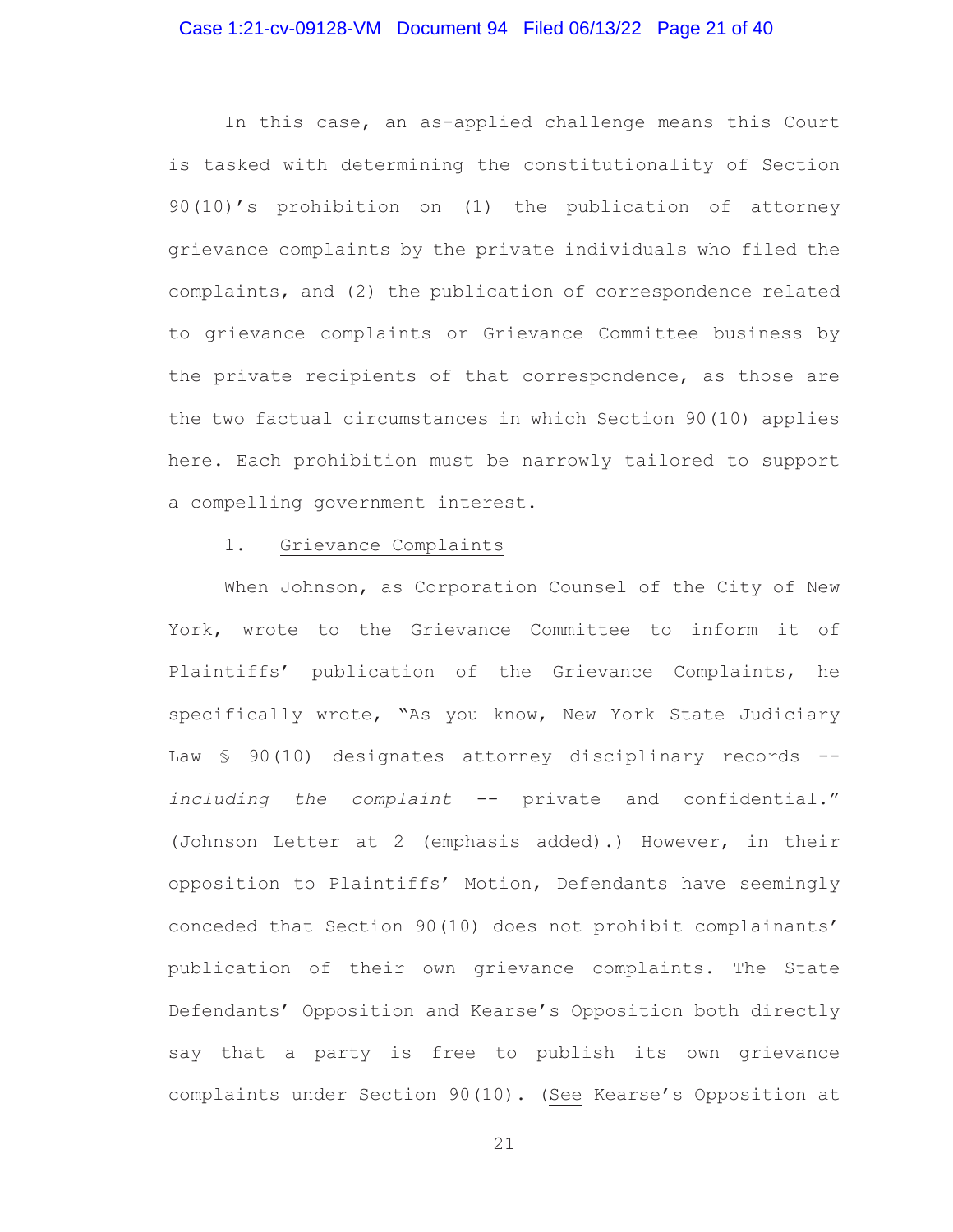### Case 1:21-cv-09128-VM Document 94 Filed 06/13/22 Page 22 of 40

4; State Opposition at 2.)<sup>3</sup> This means, at minimum, that Johnson purported to enforce Section 90(10) while clearly acting outside the law's bounds.

State Defendants spill much ink examining the text of Section 90(10) to explain why the statute does not prohibit the publication of grievance complaints, all of which may be relevant when evaluating a facial challenge to the statute. In an as-applied challenge, however, the Court's inquiry concerns "the facts of [the] particular case" and "whether the application of a statute, even one constitutional on its face, deprived the individual to whom it was applied of a protected right." Field Day, 463 F.3d at 174. Under this doctrine the Court is concerned with the *application* of the statute rather than its text.

A concession that the text of Section 90(10) does not prohibit the publishing of grievance complaints does not resolve the concern that the New York City Corporation Counsel sought to halt and punish the publication of the grievance complaints under the auspice of upholding Section 90(10). The Johnson Letter is quite clear that the Corporation Counsel

<sup>&</sup>lt;sup>3</sup> Despite Plaintiffs' clear statements that they were moving only for partial summary judgment on the issue of Section 90(10)'s constitutionality, City Defendants' Opposition completely fails to respond to the challenges to Section 90(10)'s constitutionality, instead addressing jurisdictional issues (some of which the Court has previously decided in CRC II) and discussing claims that are not at issue in the instant motion.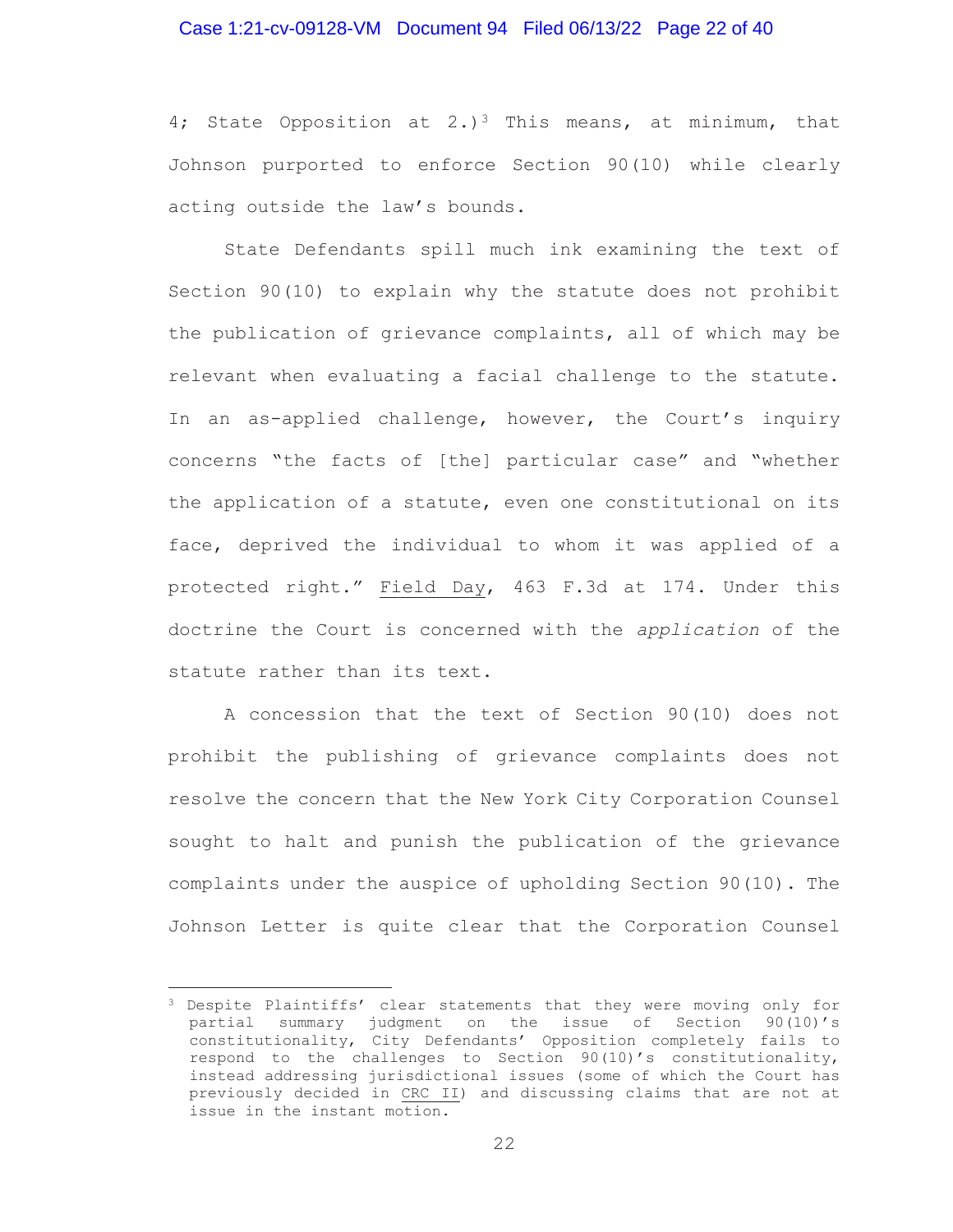### Case 1:21-cv-09128-VM Document 94 Filed 06/13/22 Page 23 of 40

believed -- or at least asserted – that the publication of Plaintiffs' grievance complaints contravened Section 90(10)'s confidentiality provisions and that the Grievance Committee should be aware of this alleged illegal act. And Plaintiffs' as-applied challenge focuses on that action -- they ask the Court to determine whether Section 90(10) was enforced against them in violation of their First Amendment rights.

The Court concludes that if Section 90(10) is being used to block Plaintiffs' publication of their own grievance complaints, the statute is being applied in an unconstitutional manner. The Second Circuit has already so suggested. In Kamasinski v. Judicial Review Council, the Second Circuit noted that Section 90(10) could apply to three different categories of information that individuals may want to disclose: (1) "the substance of an individual's complaint or testimony;" (2) "the complainant's disclosure of the *fact* that a complaint was filed, or a witness's disclose of the *fact* that testimony was given;" and (3) "information that an individual learns by interacting with the [Judicial Review Council]." 44 F.3d 106, 110 (2d Cir. 1994). While, unlike this case, the facts in Kamasinski did not involve the first category, the Court continued to note,

Whether the state may prohibit the disclosure of the substance of an individual's complaint or testimony merits little discussion. Penalizing an individual for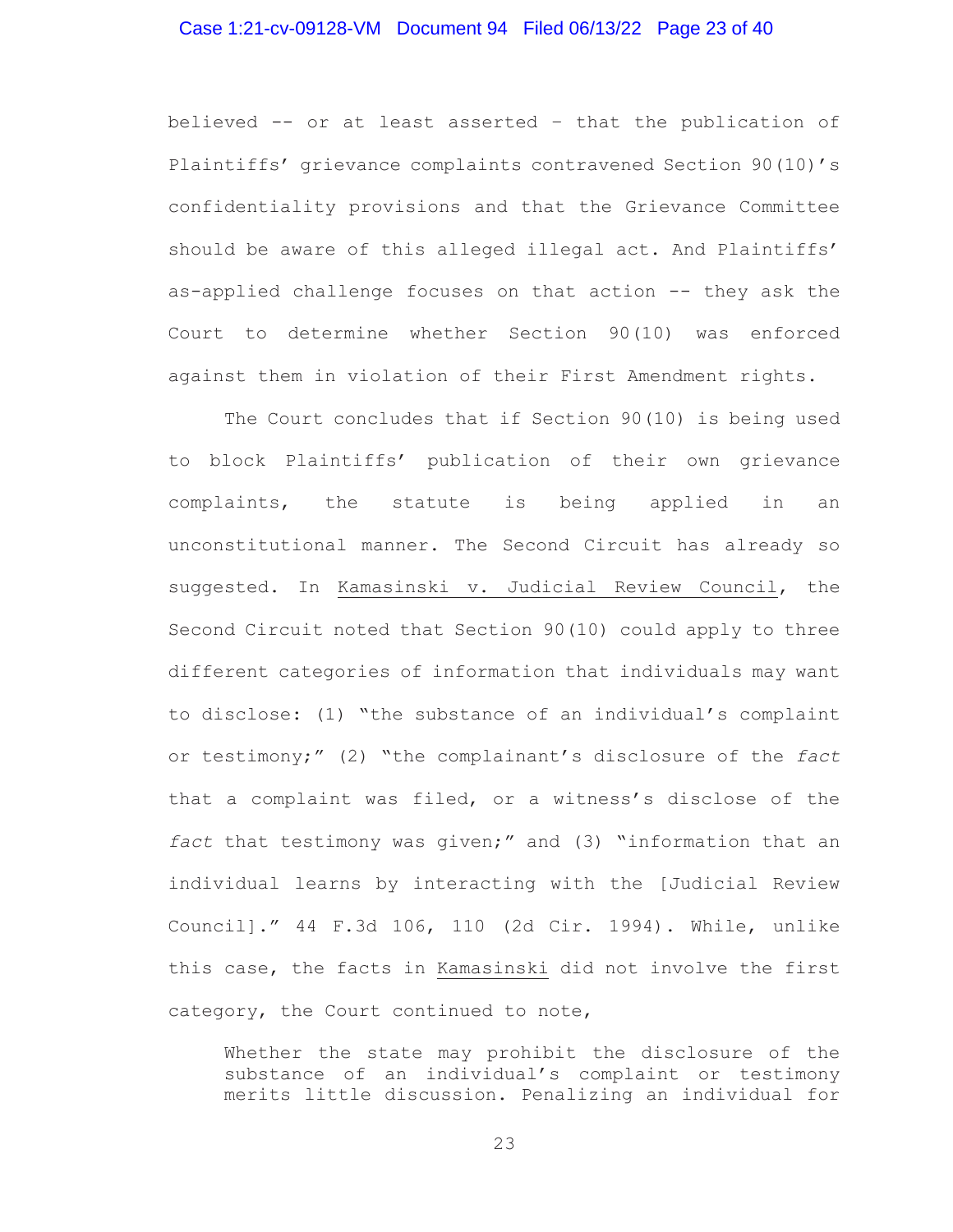publicly disclosing complaints about the conduct of a government official strikes at the heart of the First Amendment, and we agree with the district court that such a prohibition would be unconstitutional.

Id. (citing Mills, 384 U.S. at 218–19).

The situation contemplated in Kamasinski is exactly what unfolded here. There is no genuine factual dispute that Johnson wrote to the Grievance Committee expressing concern that Plaintiffs published the Grievance Complaints in violation of Section 90(10). In other words, a government official used Section 90(10) in an effort to prohibit the publication of grievance complaints publicly filed by the complainants themselves, an action this Court finds contrary to the First Amendment.

Whether Johnson intended to penalize Plaintiffs with that action is a question for resolution at a later stage of this litigation, as all that matters in the motion for partial summary judgment now before the Court is whether Section 90(10) is unconstitutional as applied to the facts at issue in this case. Here, the uncontroverted facts and Second Circuit precedent show that Section 90(10) was applied in an unconstitutional manner. The First Amendment prohibits a state from banning complainants from publishing their own attorney grievance complaints.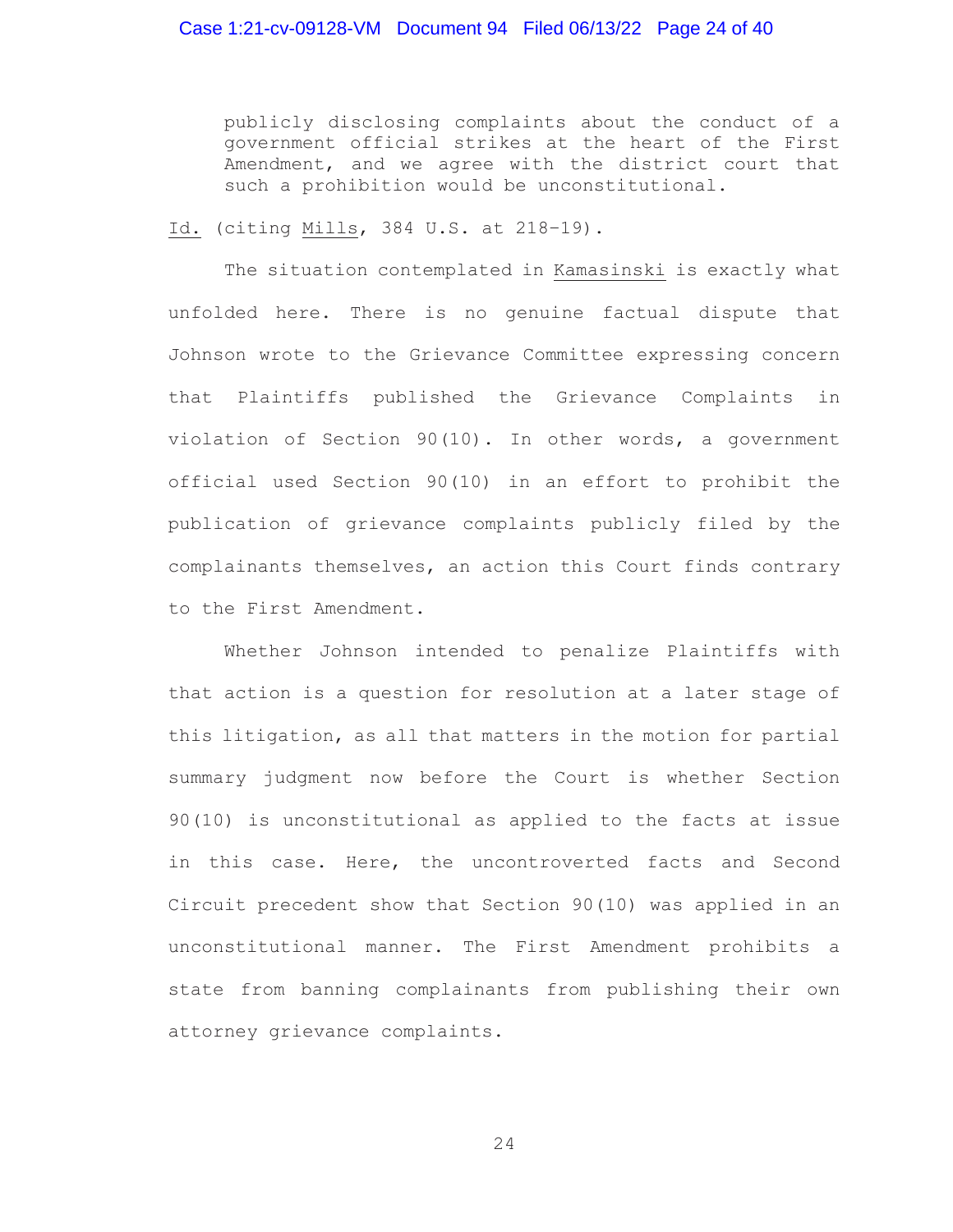# 2. Correspondence Related to Complaints

Plaintiffs' as-applied challenge is not limited to the publication of the Grievance Complaints, as Defendants also invoked Section 90(10) in an effort to bar Plaintiffs from publicizing the Johnson Letter and subsequent correspondence.4 Plaintiffs challenge that application of the statute, and also any future government attempts to prohibit the publication of information related to the Grievance Complaints. Thus, the question before the Court is whether a state prohibiting individuals from publishing correspondence and documents related to a grievance complaint would violate the First Amendment.

This challenge concerns the other two types of information that the Kamasinski court described, broadly categorized as (1) facts related to the mere existence of an investigation, complaint, or testimony and (2) information learned from correspondence with the body investigating the complaints (here, the Grievance Committee). To assess whether prohibition on disclosure of information in these categories

<sup>&</sup>lt;sup>4</sup> The Johnson Letter includes a footnote stating, "[T]his letter is sent in response to specific grievances and, thus, is private and confidential under Judiciary Law 90(10). As such, any disclosure of this letter by complainants without proper court permission would be unlawful under the Judiciary Law." (Johnson Letter at 3 n.4.) The Kearse Letter is marked "personal and confidential." (Kearse Letter at 1.) The parties disagree about whether that label meant the letter was to be kept confidential pursuant to Section 90(10), which uses the term "private and confidential."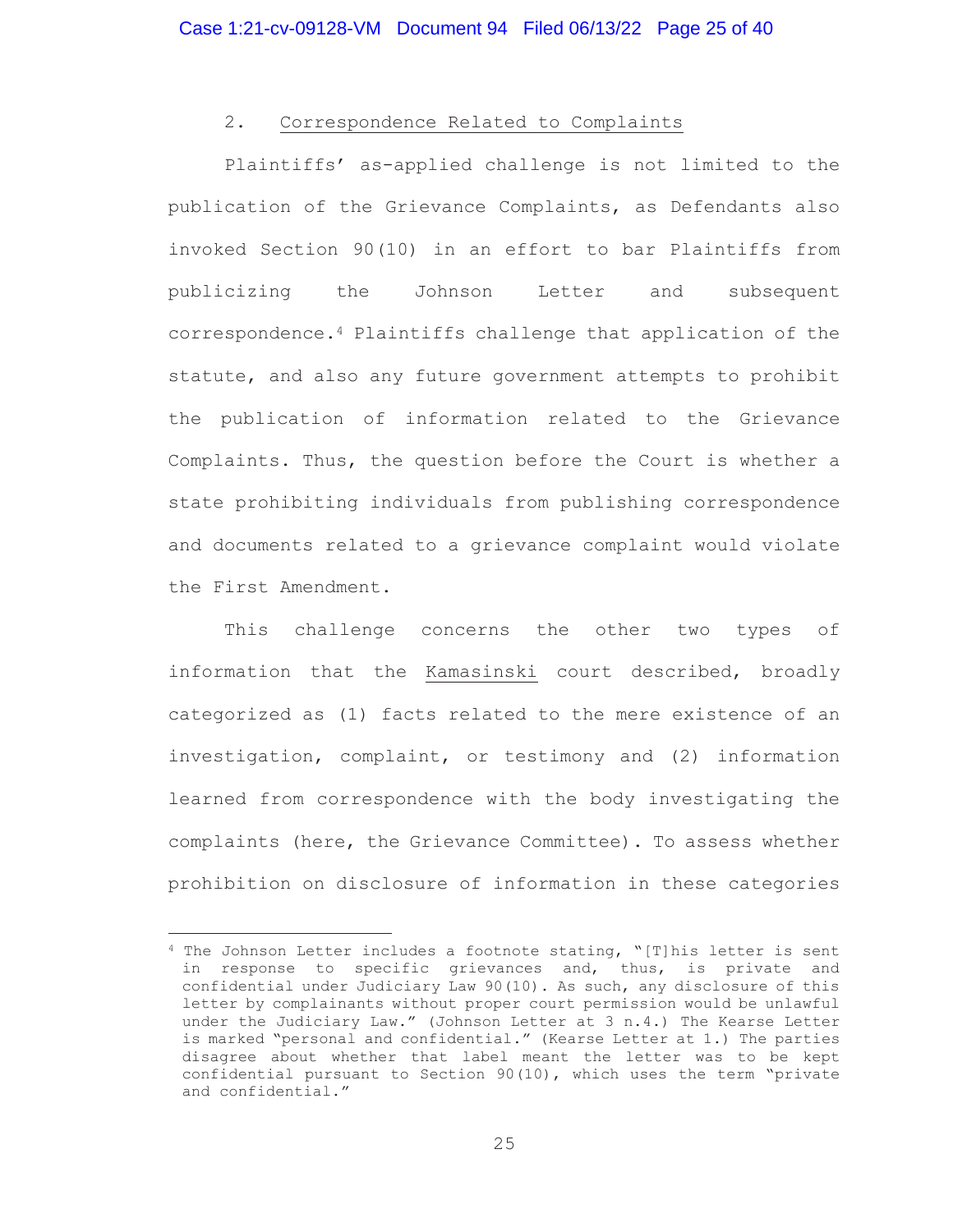### Case 1:21-cv-09128-VM Document 94 Filed 06/13/22 Page 26 of 40

violates the First Amendment, the Court must "balance [Plaintiffs'] asserted First Amendment rights against [the Government's] interests in preserving the confidentiality" of its attorney grievance proceedings. Butterworth v. Smith, 494 U.S. 624, 630 (1990); see also Kamasinski, 44 F.3d 110–11; Landmark Commc'ns, 435 U.S. at 841.

Because this inquiry entails a content-based regulation of speech, in balancing those interests the Court uses strict scrutiny to weigh the scales. In content-based First Amendment cases, it is well settled that the Government bears the burden of showing a law is narrowly tailored to support a compelling government interest. See, e.g., Playboy Entm't Grp., 529 U.S. at 817. Yet, while Plaintiffs devote a considerable portion of the Motion explaining why Section 90(10) cannot survive strict scrutiny (see Plaintiffs' Brief at 15–22), Defendants do not make any attempt to rebut the presumption of unconstitutionality that attaches to a content-based restriction on speech. Again, they instead argue that the statute, on its face, does not proscribe the publication of these materials. But, once again, even "the application of a facially neutral law so as to discriminate against certain speakers or idea[s] violates the First Amendment." Field Day, 463 F.3d at 193.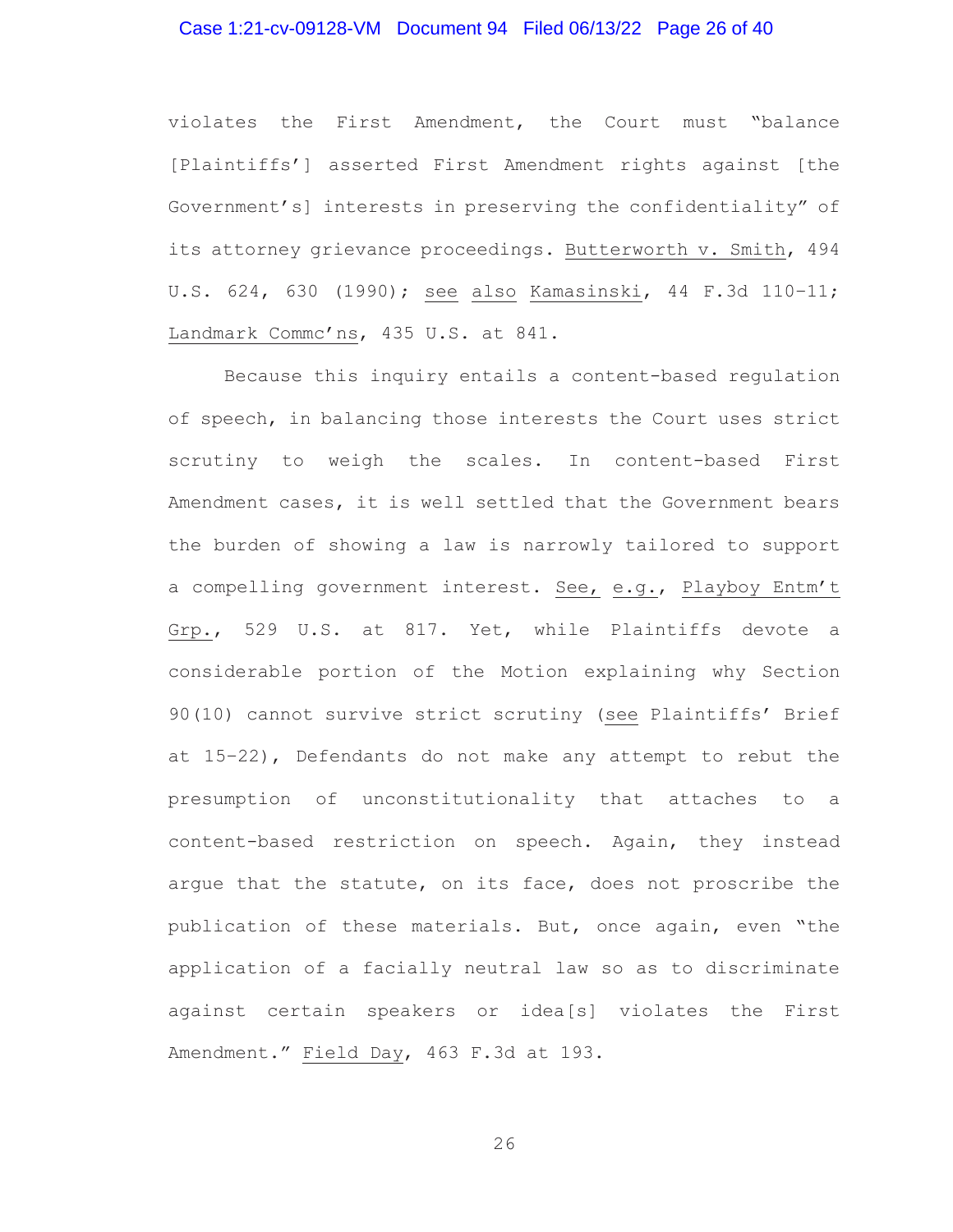### Case 1:21-cv-09128-VM Document 94 Filed 06/13/22 Page 27 of 40

The Court notes that Section 90(10) is not facially neutral.5 On its face, it imposes content-based restrictions. Defendants argue, however, that the law is constitutional on its face because the actions underlying the dispute here fall outside the bounds of Section 90(10) and the statute does not prevent the disclosure of the materials at issue. The trouble with this argument is that the Corporation Counsel, on behalf of the City of New York, repeatedly invoked and attempted to enforce Section 90(10) in the exact situations in which State Defendants (the only defendant group to make any arguments regarding the constitutionality of Section 90(10)) say the law does not apply. So, much like the above discussion regarding the publication of grievance complaints, the textualist analysis is irrelevant in the as-applied challenge. Even if the law, on its face, would allow the publication of the Johnson Letter and subsequent correspondence, here Section 90(10) is being used by government officials to stifle that speech.

Because no defendant attempted to explain why this limitation on speech was narrowly tailored to meet a compelling government interest, Defendants did not carry their burden of satisfying strict scrutiny. The only

<sup>5</sup> Despite this difference, the Court cites Field Day to highlight the distinction between facial and as-applied challenges to statutes.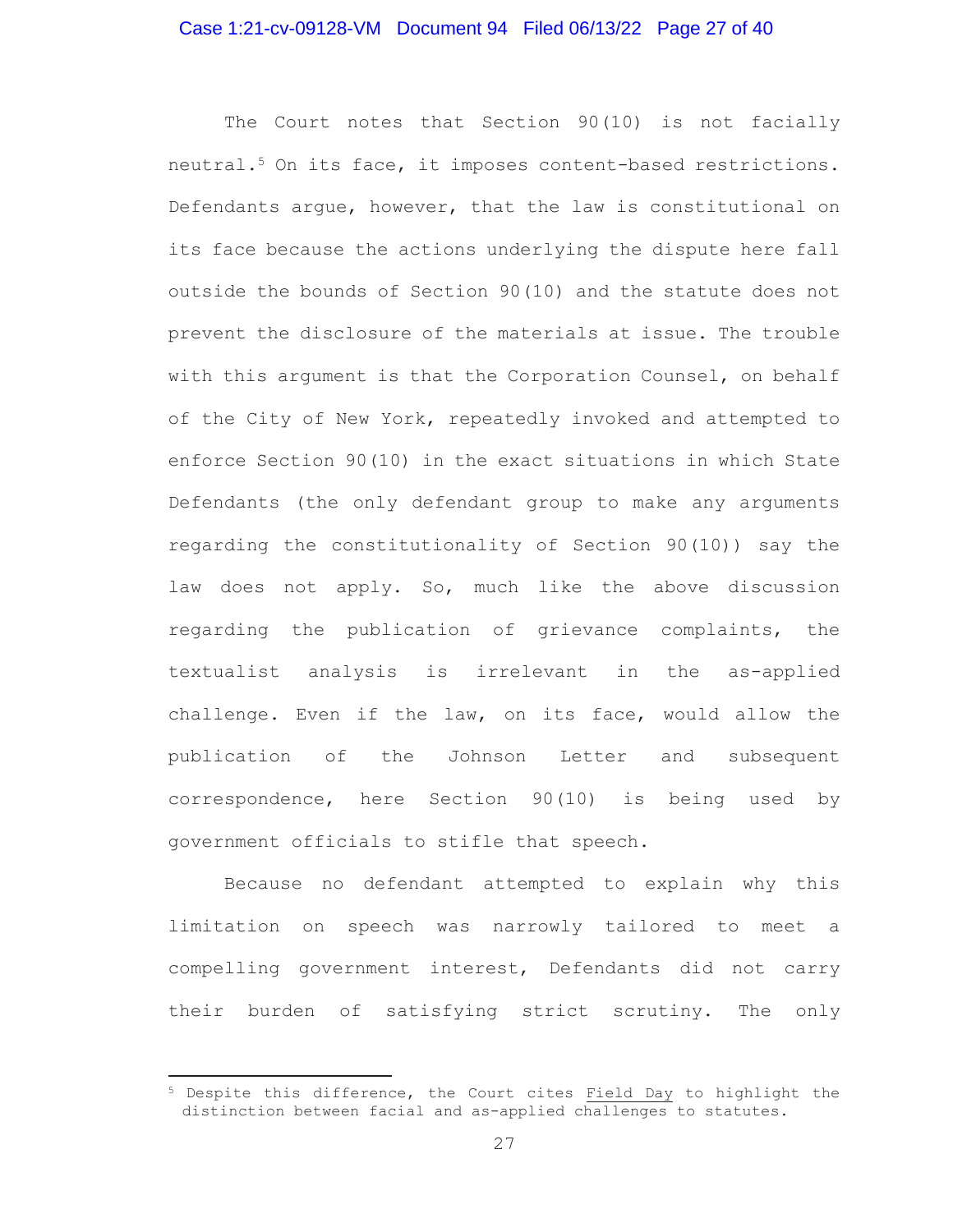### Case 1:21-cv-09128-VM Document 94 Filed 06/13/22 Page 28 of 40

government interests the Court is able to identify from the opposition papers are "broad-based privacy interests" that "require that these documents remain confidential and sealed from public disclosure." (State Opposition at 26.) State Defendants do not elaborate on that interest -- a far cry from the detailed interests that justified upholding the confidentiality of judicial misconduct proceedings in Kamasinski. See Kamasinski, 44 F.3d at 109–10. The Court also notes that the Second Circuit has specified that the interests in Kamasinski "inhere in the nature of judicial misconduct proceedings," and are thus not immediately applicable to attorney grievance proceedings. John Doe v. Mukasey, 549 F.2d 861, 877 (2d Cir 2008).

The Court recognizes that there may be valid and important, and perhaps even compelling, government interests in maintaining confidentiality in some aspects of attorney grievance proceedings. But even if Defendants had clearly articulated those interests, they did not make any showing that the application of Section 90(10) to block the publication of the correspondence at issue from government officials was narrowly tailored to achieve those interests. "A law is not narrowly tailored if a less restrictive alternative would serve the same interests." Open Soc'y Justice Initiative v. Trump, 510 F. Supp. 3d 198, 211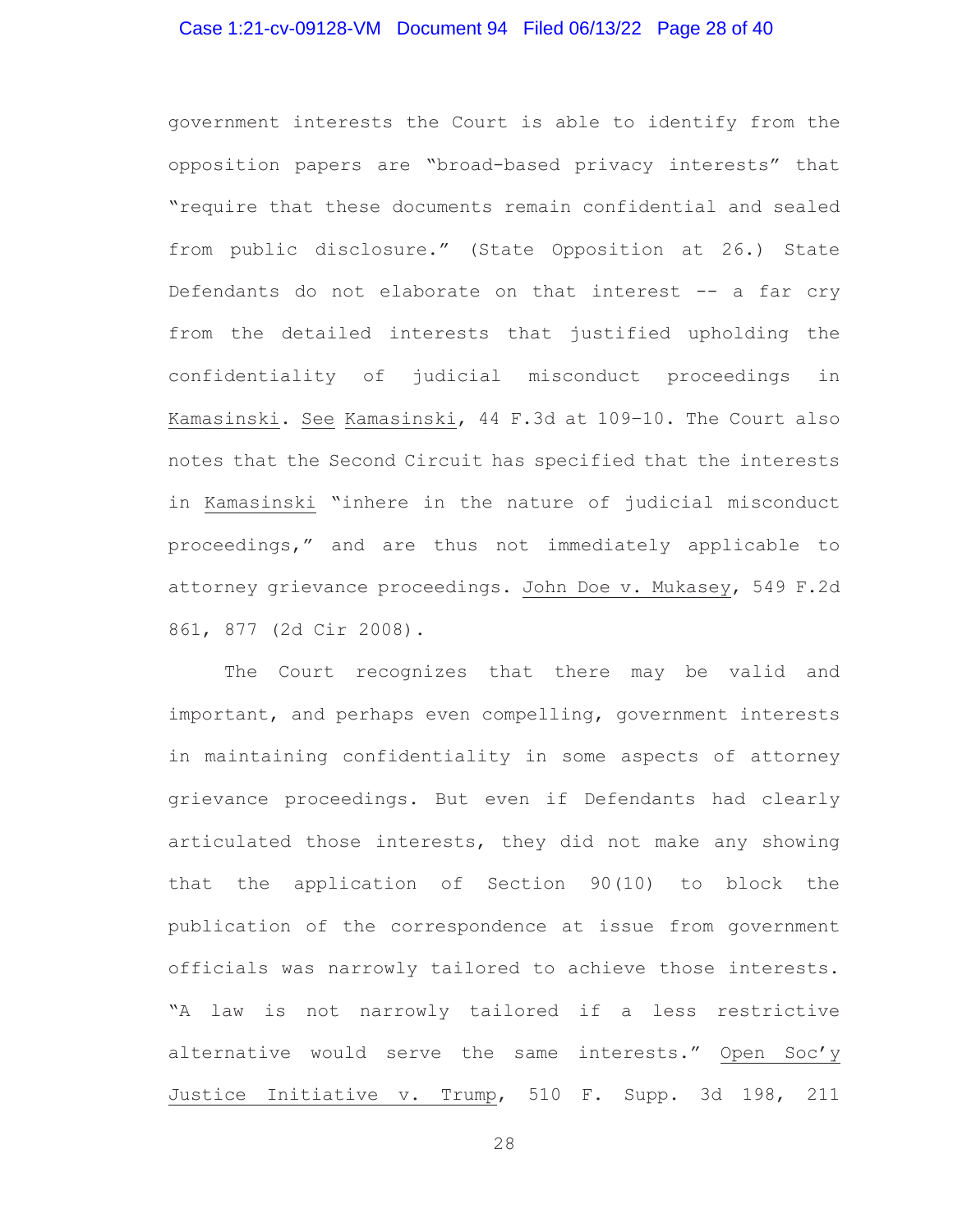### Case 1:21-cv-09128-VM Document 94 Filed 06/13/22 Page 29 of 40

(S.D.N.Y. 2021) (citing Playboy Entm't Grp., 529 U.S. at 813). The Court need not craft a less restrictive alternative to Section 90(10) because State Defendants' Opposition presents one: the law bars only Grievance Committee members, staff, and their agents from disclosing information related to proceedings. Thus, the statute does not apply to complainants or members of the general public.<sup>6</sup> (See State Opposition at 6.)

Looking only at the facts of the case before the Court, government officials of the State and City of New York applied Section 90(10) to prohibit Plaintiffs from sharing at least one letter they received regarding their Grievance Complaints. That action infringed on Plaintiffs' First Amendment right to freedom of speech in the name of upholding a governmental interest in keeping attorney discipline proceedings confidential. But because less-restrictive alternatives exist and Section 90(10), as it was applied to

<sup>6</sup> In perhaps their closest effort to identifying a compelling government interest furthered by the application of Section 90(10), State Defendants argue that eliminating the entire confidentiality provision of Section 90(10) would put confidential information, such as witness statements, financial records, privileged documents, and medical information, at risk of disclosure. (See State Opposition at 26.) The Court does not question the importance of the State's interest in keeping such information confidential, but no such information was contained in the documents for which Section 90(10)'s confidentiality provision was invoked against Plaintiffs, rendering the concern inapplicable in the as-applied challenge. Further, in a facial challenge to the statute, this asserted interest raises serious doubts about whether the statute is narrowly tailored, as Section 90(10) prohibits the disclosure of "all papers, records and documents," not just those containing legitimately confidential or sensitive information.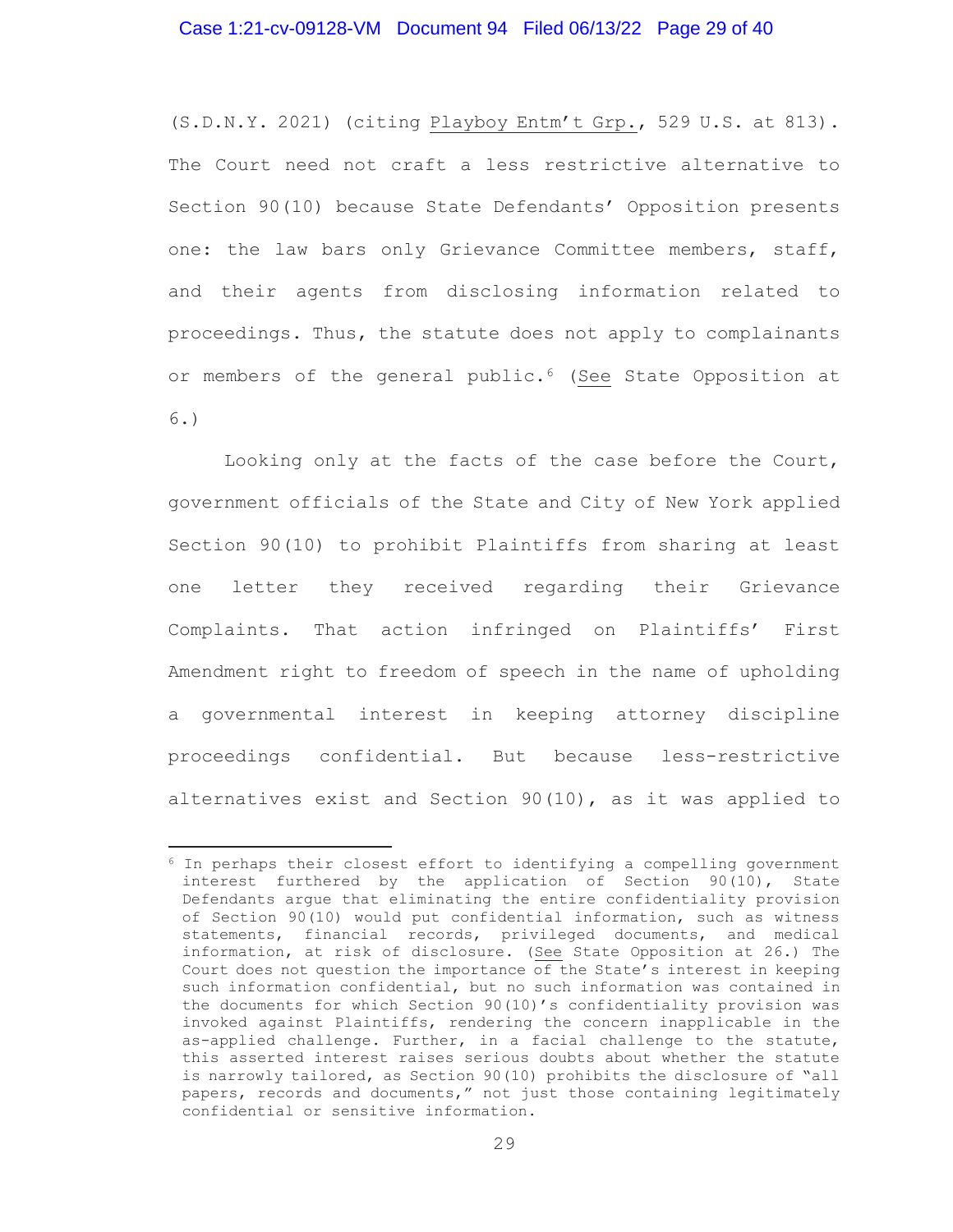#### Case 1:21-cv-09128-VM Document 94 Filed 06/13/22 Page 30 of 40

the facts of this case, is not narrowly tailored to a government interest in maintaining the confidentiality of attorney grievance proceedings, Plaintiffs' First Amendment right to publish the letters they received and similar correspondence not containing indisputably confidential or sensitive information outweighs the government's interest in confidentiality. This Court is unconvinced that the First Amendment allows the government to broadly prevent complainants, such as the Law Professors, from publicly sharing any and all correspondence, communication, or documents related to their own grievance complaints.

To the extent that Section 90(10) is being used to prohibit complainants from publicly sharing "papers, records and documents" related to that complainant's own grievance complaint related to attorney discipline, the law's confidentiality provision violates the First Amendment of the United States Constitution. Because Article I, Section 8 of the New York Constitution is even more protective of free speech, such applications of Section 90(10) also violate the New York State Constitution.

#### B. Section 90(10)'s Constitutionality on its Face

Because the Court has found that the challenged statute is unconstitutional as it was applied to Plaintiffs' case, the Court declines to determine the constitutionality of the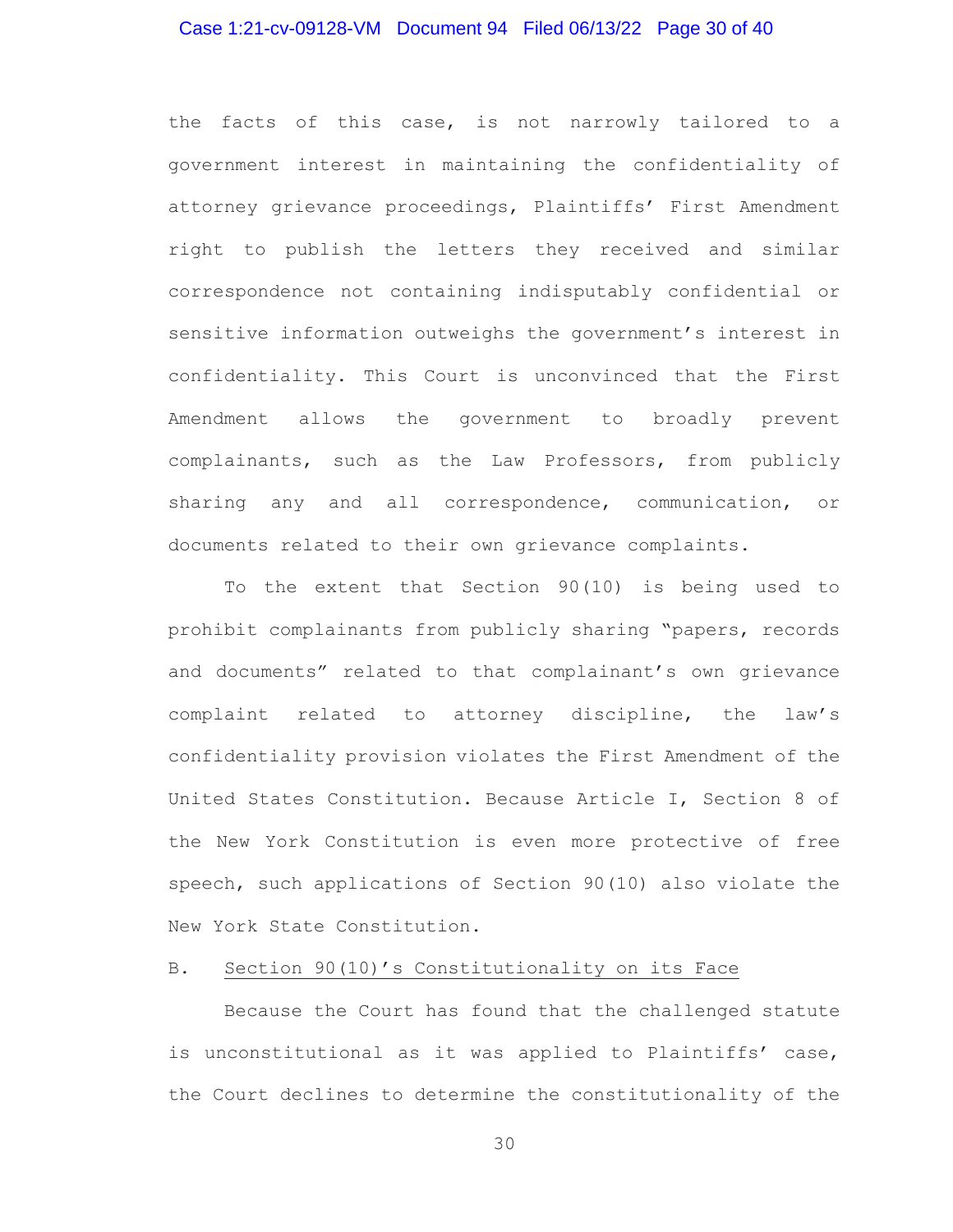### Case 1:21-cv-09128-VM Document 94 Filed 06/13/22 Page 31 of 40

statute on its face. See Kane, 19 F.4th at 174 (describing such decisions as a proper exercise of judicial restraint); United States v. Grace, 461 U.S. 171, 175 (1983) (noting the Court would only address whether a statute was unconstitutional under the facts of the case at hand despite a facial challenge to the statute). Accordingly, Plaintiffs' Motion for partial summary judgment is GRANTED in part and DENIED in part. The Motion is granted as to Plaintiffs' asapplied challenge to Section 90(10) as a violation the First Amendment of the United States Constitution and Article I, Section 8 of the New York State Constitution as-applied. The Motion is denied as to Plaintiffs' facial challenge to Section 90(10), as the Court finds it imprudent and unnecessary to the disposition of this case to determine the constitutionality of Section 90(10) in circumstances factually different from those at issue here.

#### **IV. MOTION TO DISMISS LEGAL STANDARD**

Having decided that Section 90(10) is unconstitutional as applied to the facts of this case, the Court now turns to the remaining issues raised by Defendants' motions to dismiss, beginning with the applicable legal standard. Unlike the above discussion regarding the motion for summary judgment, the Court's review of the motions to dismiss is limited to "facts stated on the face of the complaint, in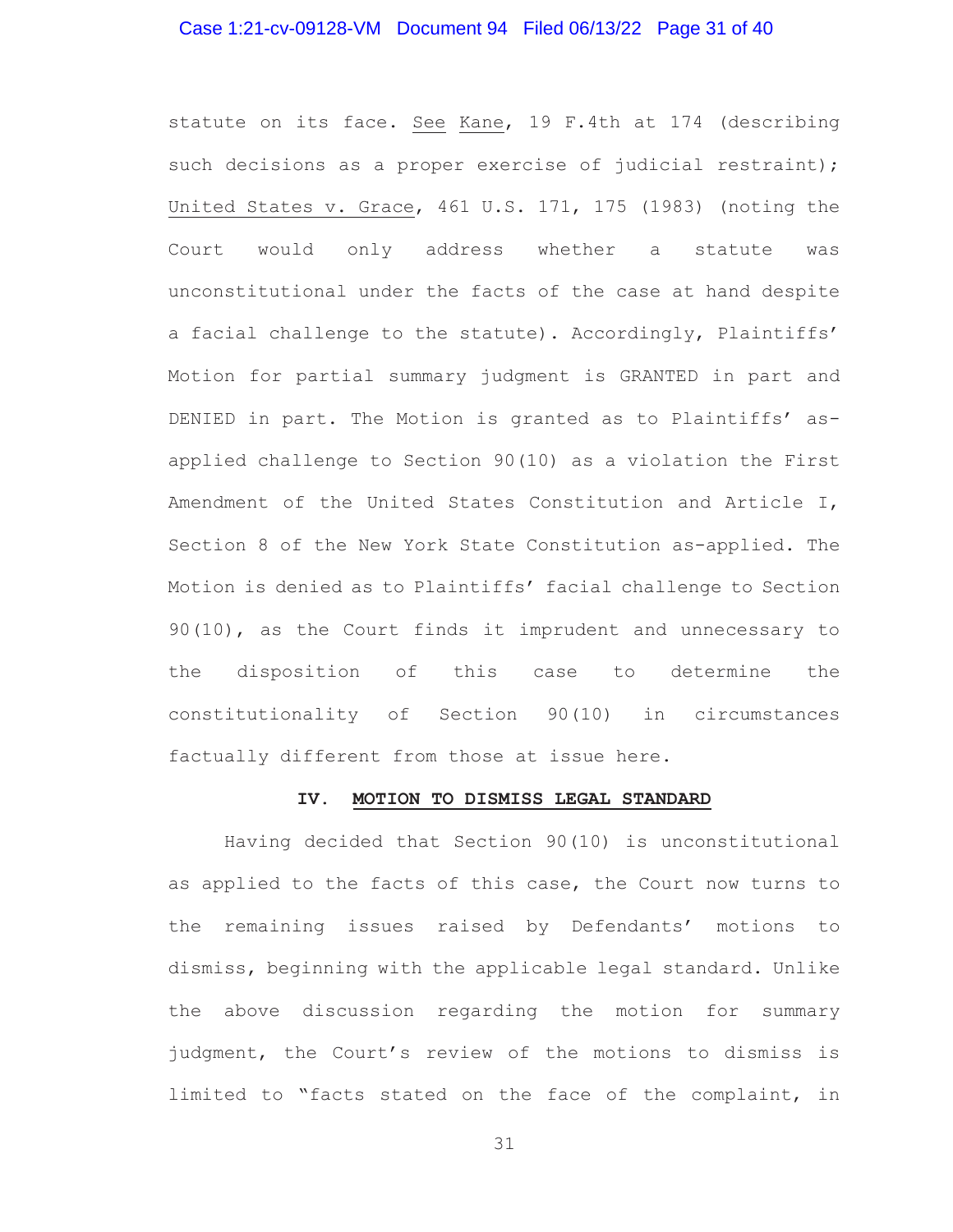# Case 1:21-cv-09128-VM Document 94 Filed 06/13/22 Page 32 of 40

documents appended to the complaint or incorporated in the complaint by reference, and to matters of which judicial notice may be taken." Leonard F. v. Israel Disc. Bank of N.Y., 199 F.3d 99, 107 (2d Cir. 1999) (internal quotation marks omitted).

Rule 12(b)(6) provides for dismissal of a complaint for "failure to state a claim upon which relief can be granted." Fed. R. Civ. P. 12(b)(6). "To survive a motion to dismiss, a complaint must contain sufficient factual matter, accepted as true, to 'state a claim to relief that is plausible on its face.'" Ashcroft v. Iqbal, 556 U.S. 662, 678 (2009) (quoting Bell Atl. Corp. v. Twombly, 550 U.S. 544, 570 (2007)). This standard is met "when the plaintiff pleads factual content that allows the court to draw the reasonable inference that the defendant is liable for the misconduct alleged." Id. A complaint should be dismissed if the plaintiff has not offered factual allegations sufficient to render the claims facially plausible. See id. However, a court should not dismiss a complaint for failure to state a claim if the factual allegations sufficiently "raise a right to relief above the speculative level." Twombly, 550 U.S. at 555. The requirement that a court accept the factual allegations in the complaint as true does not extend to legal conclusions. See Iqbal, 556 U.S. at 678.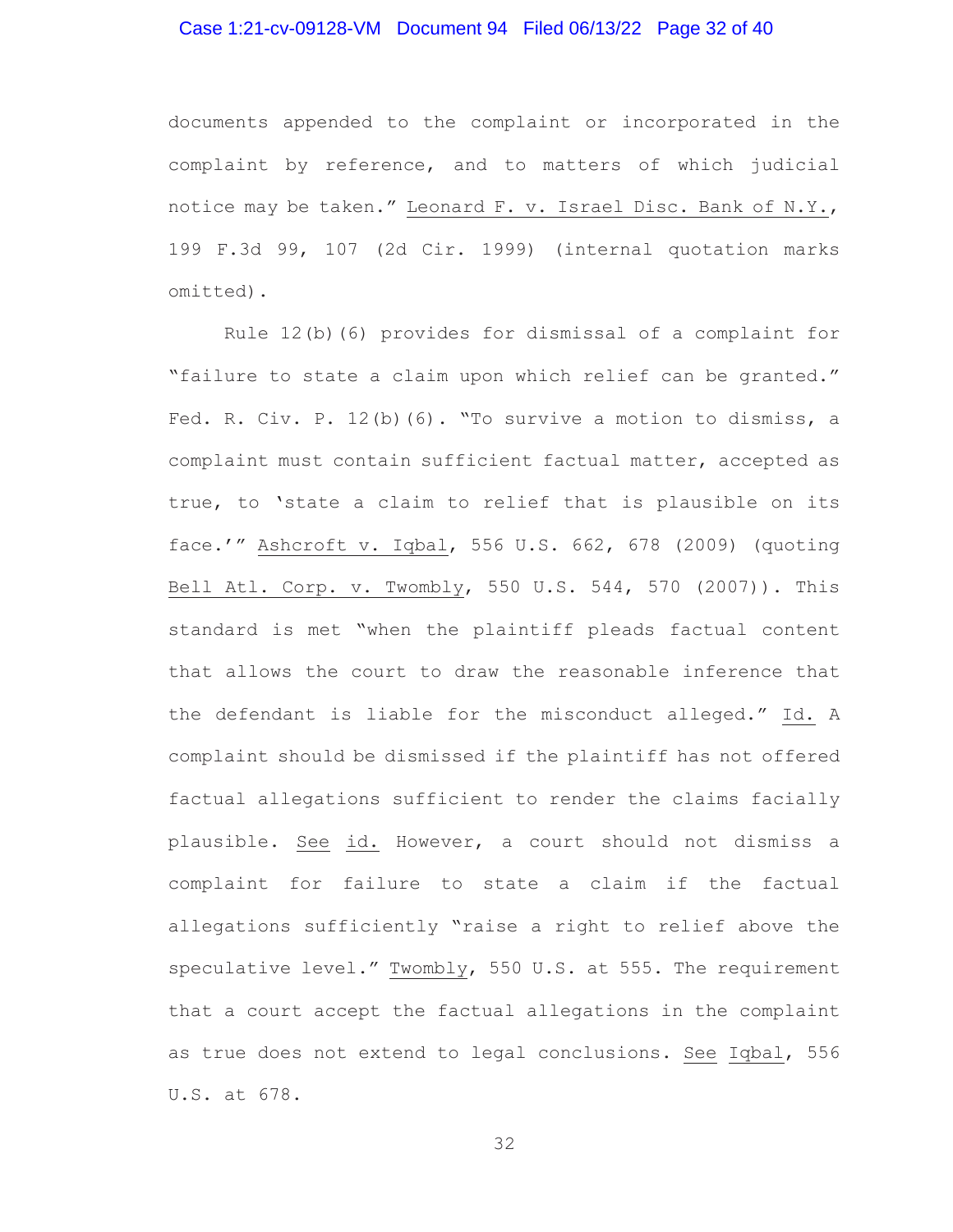#### **V. MOTION TO DISMISS DISCUSSION**

In CRC II, the Court reserved decision on two issues from City Defendants' Motion to Dismiss because both relied on a determination of the constitutional question regarding Section 90(10). First, City Defendants moved for dismissal under Rule 12(b)(6), arguing that Plaintiffs failed to state a claim for First Amendment retaliation. (See City Defendants' Motion to Dismiss at 2.) Second, City Defendants argue that, even if Plaintiffs did state a claim for relief, the Complaint should be dismissed because City Defendants are entitled to qualified immunity. (See City Defendants' Motion to Dismiss at 3 n.2.) Kearse joined the qualified immunity argument, and separately moved for dismissal for failure to state a claim. (See Kearse's Motion to Dismiss at 3–4.)

#### A. FAILURE TO STATE A CLAIM

City Defendants argue Plaintiffs failed to adequately allege that (1) their publication of the Grievance Complaints was protected speech; and (2) that City Defendants took adverse action against them. (See City Defendants' Motion to Dismiss at 2–3.) Both of these circumstances, along with a showing of a causal connection between the protected speech and the adverse action, are necessary elements of a First Amendment retaliation claim. See Matthews v. City of New York, 779 F.3d 167, 172 (2d Cir. 2015).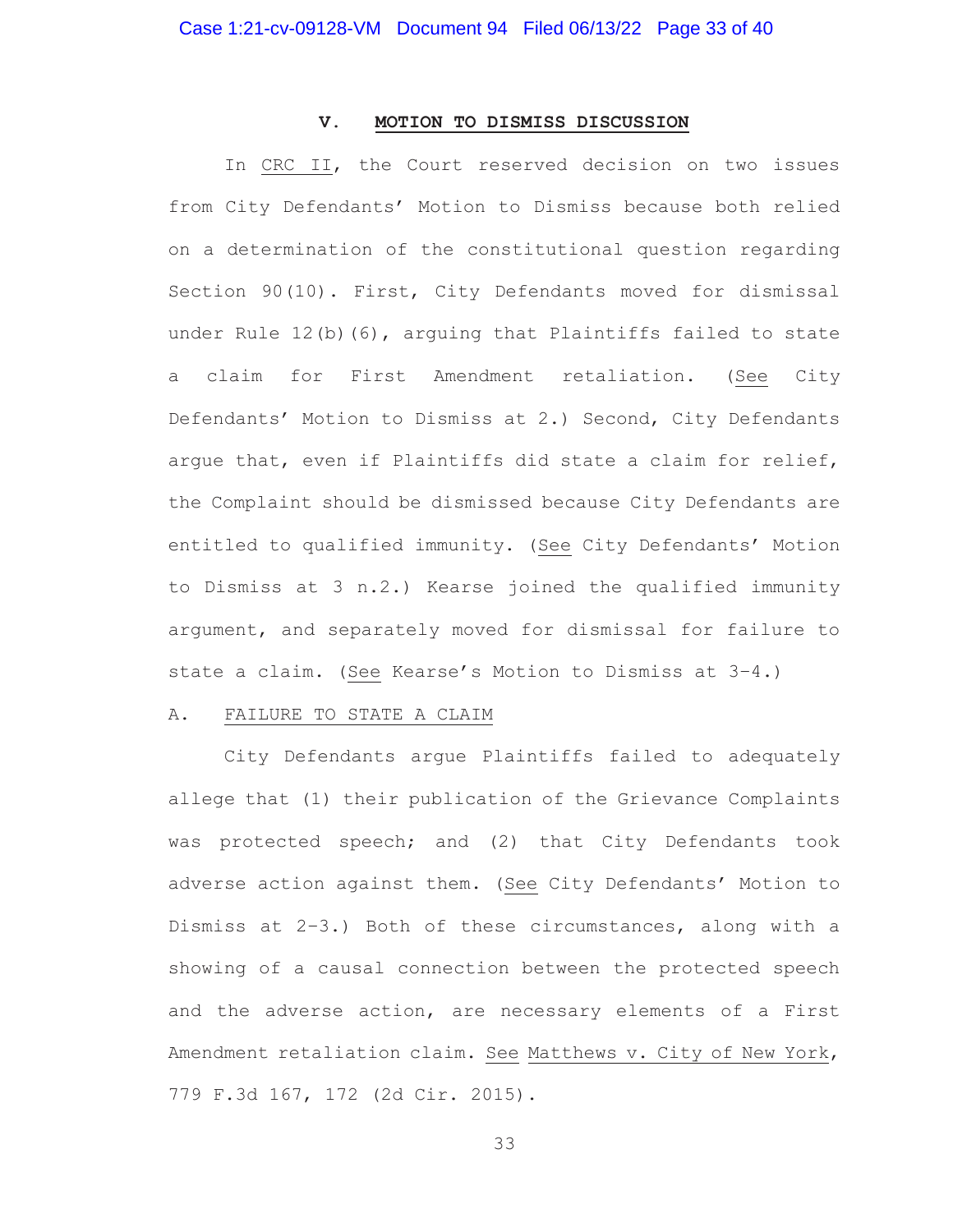### Case 1:21-cv-09128-VM Document 94 Filed 06/13/22 Page 34 of 40

Plaintiffs' Complaint easily satisfies the first element. As the Court has explained above, Plaintiffs had a constitutionally protected right to publish their own Grievance Complaints. They were private individuals exercising their First Amendment right to free speech, and no statute or law validly prohibited that exercise of speech. The Complaint alleges Plaintiffs published the Grievance Complaints, or, in other words, that they engaged in protected speech. That allegation is sufficient to satisfy Plaintiffs' burden on a motion to dismiss.

As for the second element, not every negative governmental disciplinary or retaliatory measure constitutes an adverse action, as the burden imposed by some retaliatory acts may be minimal. An "adverse action" in First Amendment retaliation cases is "conduct that would deter a similarly situated individual of ordinary firmness from exercising his or her constitutional rights." United States v. N.Y.C. Dep't of Educ., 407 F. Supp. 3d 365, 410 (S.D.N.Y. 2018) (quoting Zelnik v. Fashion Inst. of Tech., 464 F.3d 217, 225 (2d Cir. 2006)). The Second Circuit has highlighted that the question of whether retaliatory conduct amounts to an adverse action is a context-specific inquiry that "must be tailored to the different circumstances in which retaliation claims arise." Dawes v. Walker, 239 F.3d 489, 493 (2d Cir. 2001) (internal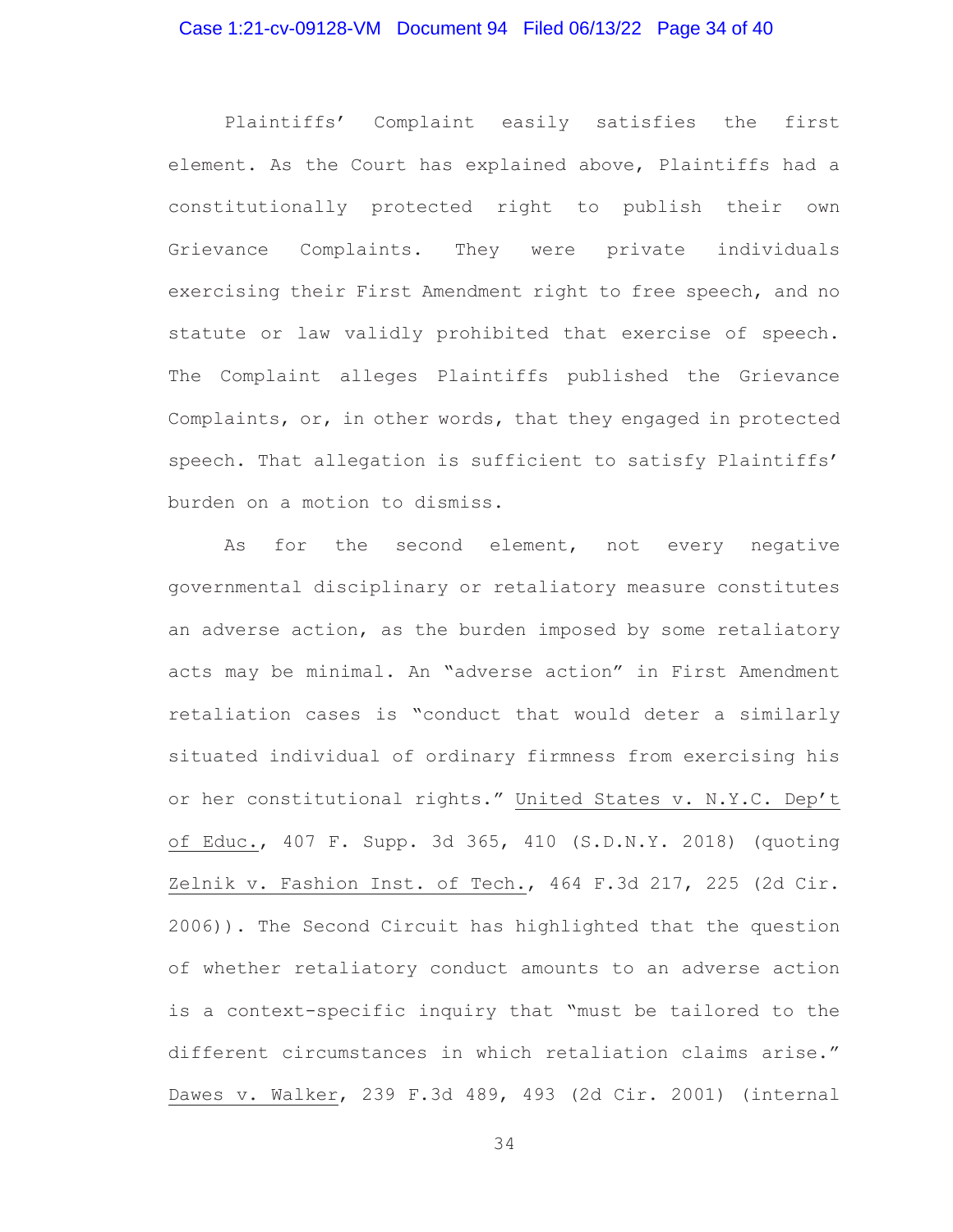# Case 1:21-cv-09128-VM Document 94 Filed 06/13/22 Page 35 of 40

quotations omitted), overruled on other grounds, Swierkiewicz v. Sorema N.A., 534 U.S. 506 (2002). For example, certain groups, like public employees, "may be required to tolerate more than average citizens" in deciding whether a retaliatory act is adverse. Id.

The alleged retaliatory acts here entail (1) City Defendants sending letters to the Grievance Committee stating that Plaintiffs were violating Section 90(10) and, allegedly, threatening Plaintiffs; and (2) Kearse and the Grievance Committee removing Plaintiffs as grievance complainants and denying them the benefits accorded to individuals who file attorney grievance complaints. (See Complaint ¶¶ 55–75.) The Court finds that these alleged retaliatory acts constitute adverse actions sufficient to support a claim for First Amendment retaliation. The Court is persuaded that individuals of ordinary firmness would be deterred from exercising their constitutional right to publish their own grievance complaints if they knew that exercise could result in losing their status as complainants or being charged with violating the law and potentially being subjected to consequential legal proceedings. The Court is persuaded that attorneys of ordinary firmness would be deterred from publishing grievance complaints if they knew that publication would lead to a government official informing the Grievance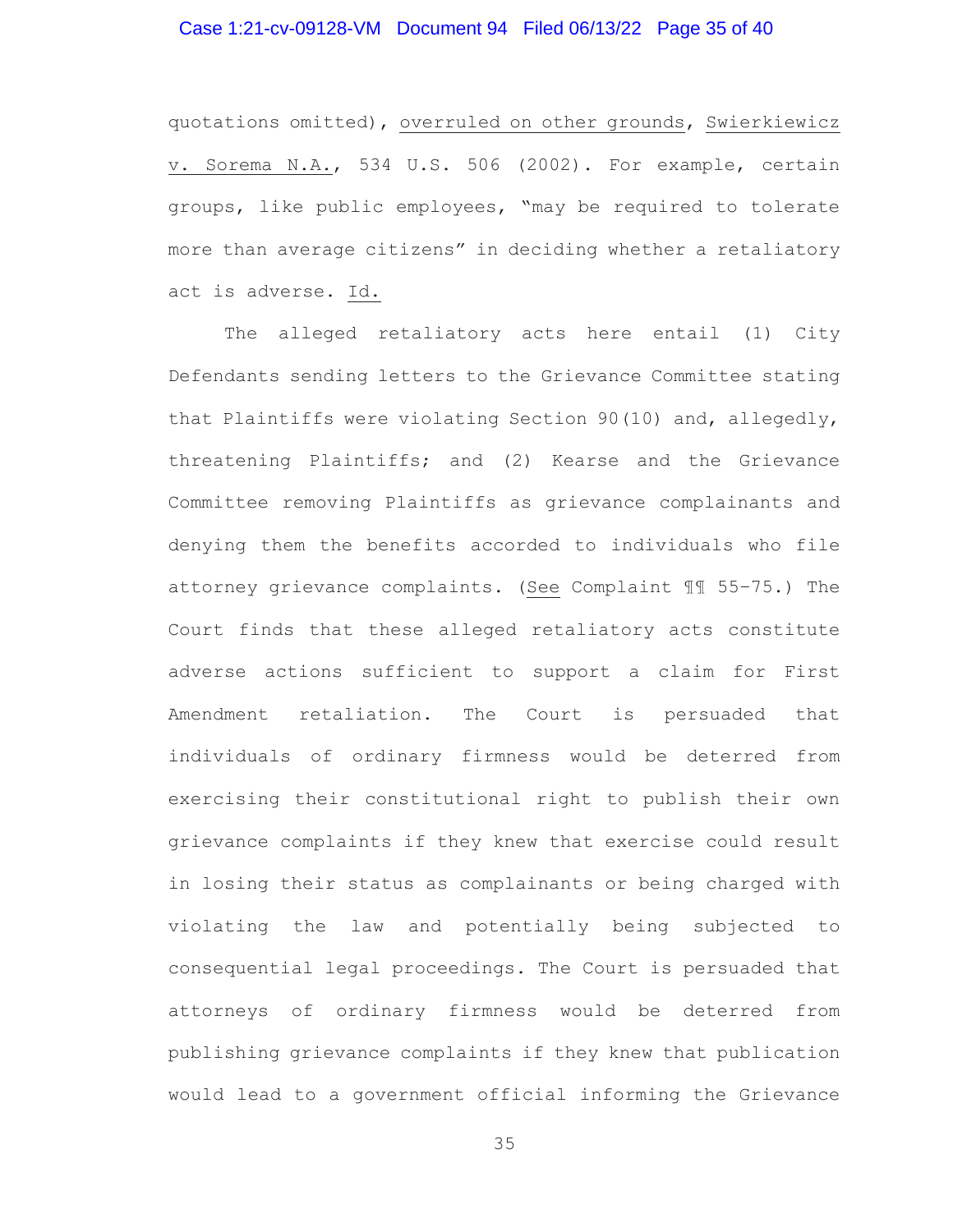### Case 1:21-cv-09128-VM Document 94 Filed 06/13/22 Page 36 of 40

Committee that they were violating New York law, possibly risking their status as attorneys in good standing.

The Court finds that Plaintiffs have adequately alleged that they engaged in constitutionally protected speech and that they were subjected to adverse action as a result of engaging in that speech. Because Defendants do not challenge Plaintiffs' satisfaction of the third element of a prima facie case of First Amendment retaliation, the Court finds Plaintiffs have stated a claim for relief. City Defendants' motion to dismiss for failure to state a claim is denied.

 Kearse moved the Court to dismiss the Complaint for failure to state a claim, arguing that Plaintiffs failed to show she violated their First Amendment rights because the Complaint states Defendants "engag[ed] in an ongoing effort to harass, threaten, and punish" Plaintiffs and "neither of Kearse's two letters to Plaintiffs did anything of the sort." (Kearse's Motion to Dismiss at 3–4.) Kearse's argument is premised entirely on a question of fact that the Court is unable to resolve at this stage in the proceeding. The Court has already determined, above, that Plaintiffs adequately alleged they were subjected to adverse actions in retaliation for their exercise of their First Amendment rights. A motion to dismiss pursuant to Rule 12(b)(6) is not the proper occasion for the Court to weigh differing interpretations of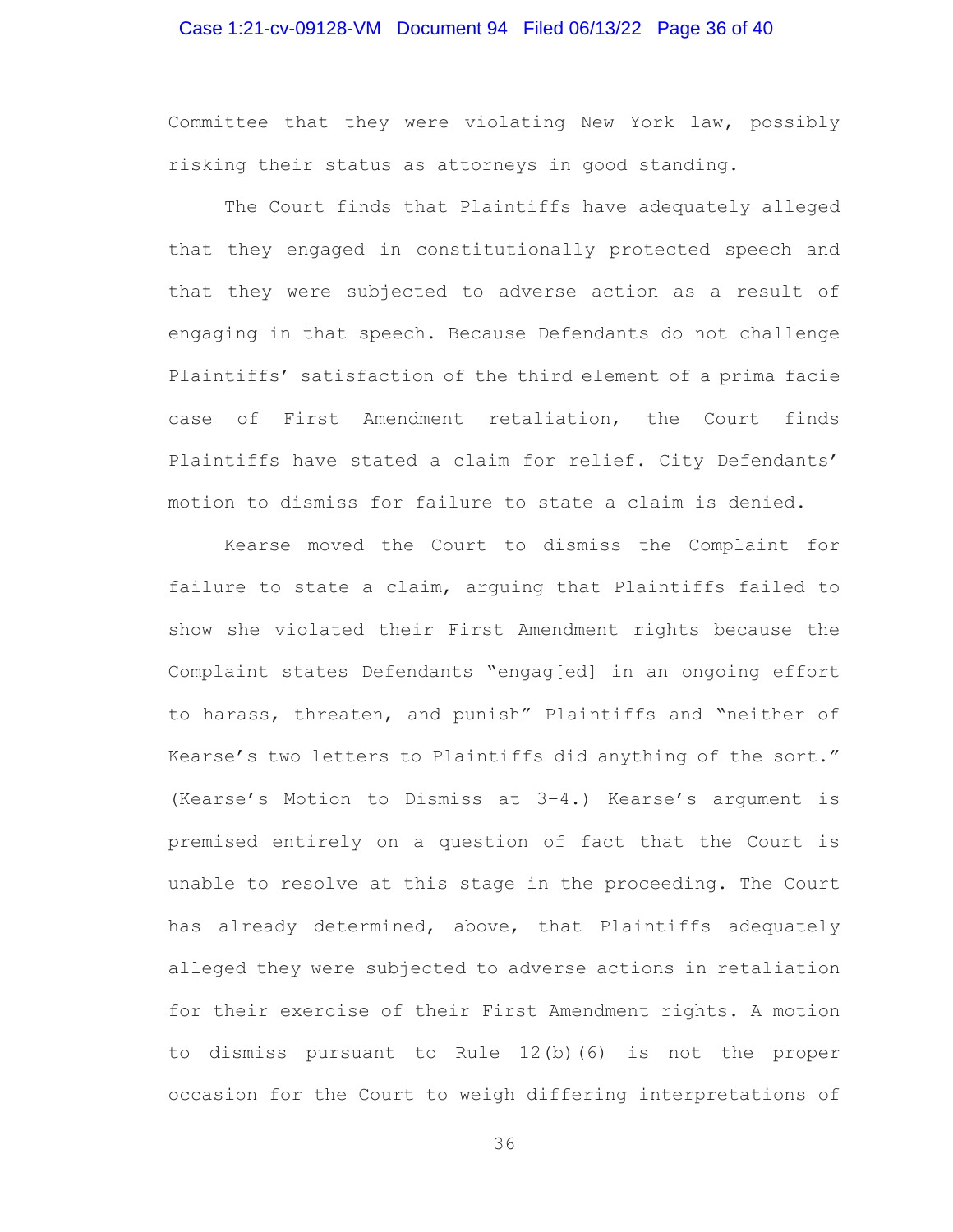### Case 1:21-cv-09128-VM Document 94 Filed 06/13/22 Page 37 of 40

an exhibit to the Complaint, as the Court, in evaluating Rule 12(b)(6) motions is bound to "accept the factual allegations set forth in the complaint as true and draw all reasonable inferences in favor of the plaintiff." Ebomwonyi v. Sea Shipping Line, 473 F. Supp. 3d 338, 344 (S.D.N.Y. 2020). Kearse's motion to dismiss for failure to state a claim is also denied.

#### B. QUALIFIED IMMUNITY

 The last argument City Defendants, joined by Kearse, present is that the Complaint should be dismissed because, even if their actions constituted a constitutional violation, they are entitled to qualified immunity.<sup>7</sup> The Court finds this argument unpersuasive.

Government officers acting under the color of state law are entitled to qualified immunity for actions taken in the course of performing official duties if they did not violate a clearly established constitutional or statutory right, meaning that a reasonable public officer would not have known that, at the time of the offending action, such conduct constituted a violation of law by depriving an individual of a clearly established statutory or constitutional right. See White v. Pauly, 137 S. Ct. 548, 551 (2017). The Supreme Court

 $7$  The Court notes that Defendants assert a qualified immunity defense only over Plaintiffs' First Amendment retaliation claim.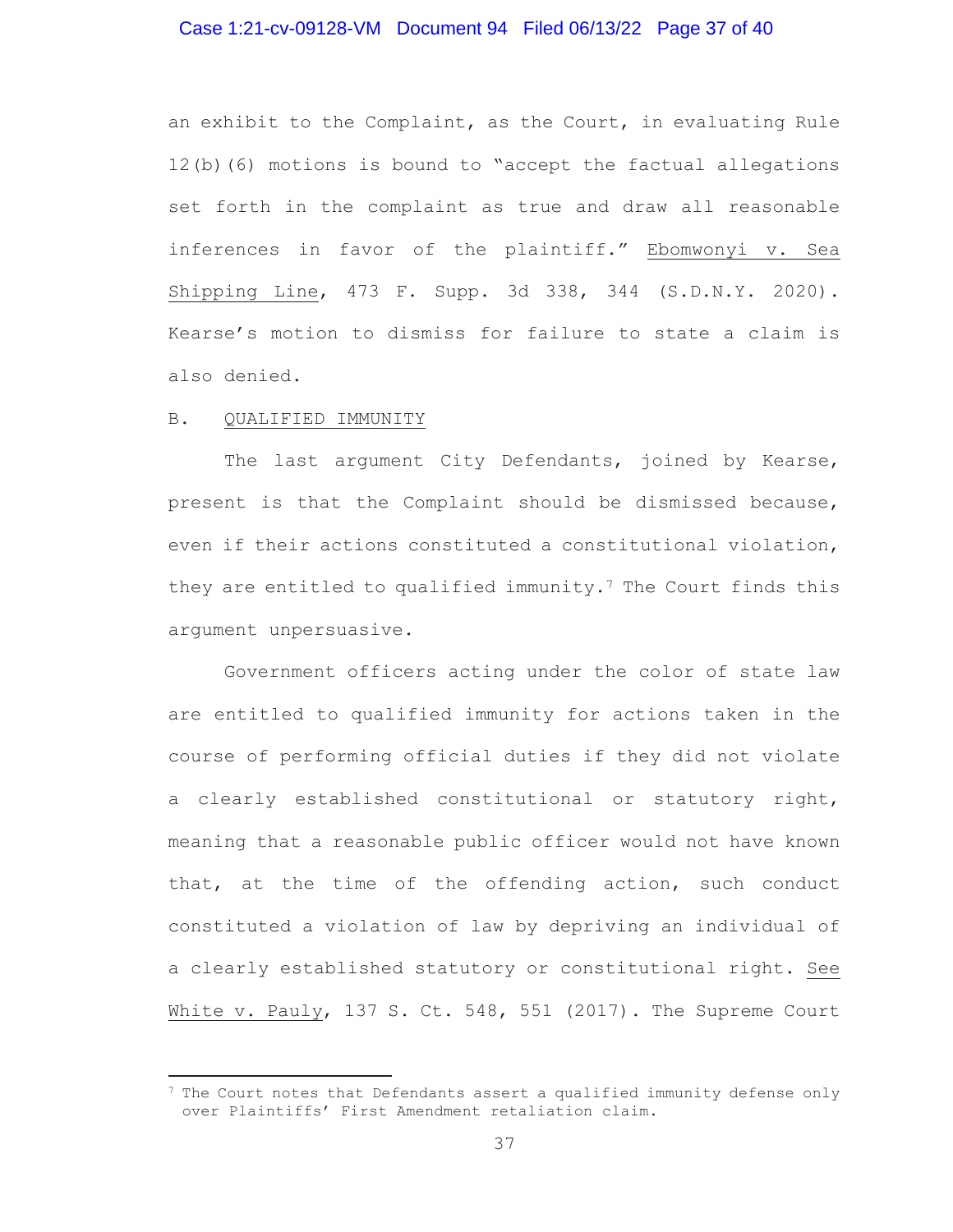### Case 1:21-cv-09128-VM Document 94 Filed 06/13/22 Page 38 of 40

"does not require a case directly on point for a right to be clearly established, [but] existing precedent must have placed the statutory or constitutional question beyond debate." Rivas-Villegas v. Cortesluna, 142 S. Ct. 4, 7–8 (2021) (quoting White, 137 S. Ct. at 551).

As the Court recounted above, the Second Circuit, in 1994, noted that "[w]hether the state may prohibit the disclosure of the substance of an individual's complaint or testimony merits little discussion. Penalizing an individual for publicly disclosing complaints about the conduct of a government official strikes at the heart of the First Amendment, and we agree . . . that such a prohibition would be unconstitutional." Kamasinski, 44 F.3d at 110. That statement constitutes an unequivocal declaration that there is little merit in the argument that a state may prevent individuals who file attorney grievance complaints from publicly disclosing such complaints.

In 2021, when the events giving rise to the Complaint occurred, a reasonable government officer should have been aware that punishing private individuals for publishing their own grievance complaints runs afoul of the First Amendment. It is especially true that three high-ranking legal officers of the State and City of New York –- the Corporation Counsel, the Queens County District Attorney, and the Chief Counsel to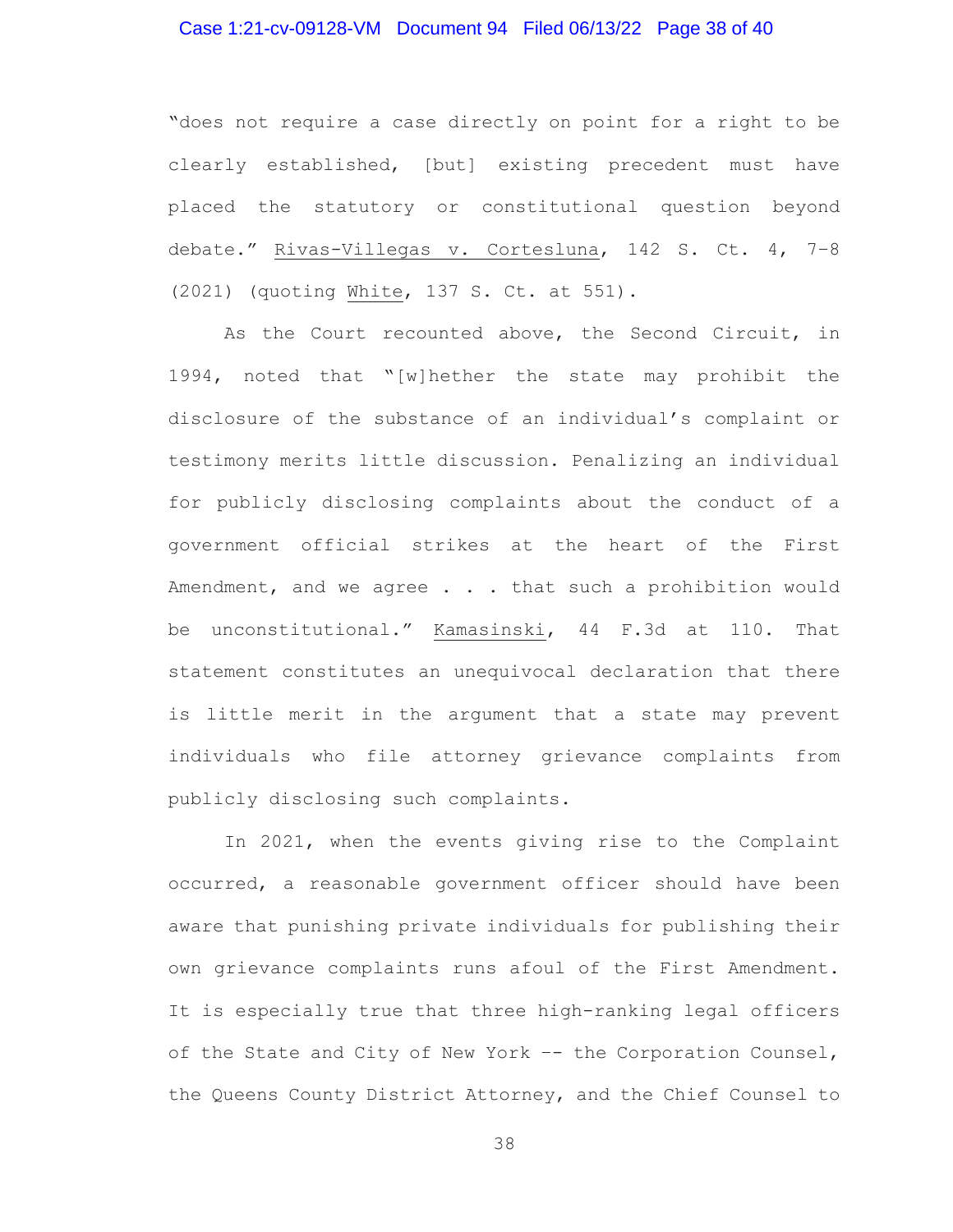#### Case 1:21-cv-09128-VM Document 94 Filed 06/13/22 Page 39 of 40

the Grievance Committee -- would have known that, under the First Amendment, attorney grievance complainants are free to publicly publish their own complaints. The First Amendment and applicable doctrine under Kamasinski clearly established that right. Thus, Defendants are not entitled to qualified immunity for the adverse actions at issue here. City Defendants' and Kearse's Motions to Dismiss Plaintiffs' complaint on this basis are denied.

### **VI. ORDER**

For the reasons stated above, it is hereby

**ORDERED** that the motion so-deemed by the Court (Dkt. No. 35) filed by Defendants Georgia Pestana and Melinda Katz ("City Defendants") to dismiss the complaint ("Complaint," Dkt. No. 59) filed by Plaintiffs Civil Rights Corps, Cynthia Godsoe, Nicole Smith Futrell, Daniel S. Medwed, Justin Murphy, Abbe Smith, and Steven Zeidman ("Plaintiffs") is **DENIED**; and it is further

**ORDERED** that the motion so-deemed by the Court (Dkt. No. 47) filed by Defendant Diana Maxfield Kearse ("Kearse") to dismiss Plaintiffs' Complaint is **DENIED**; and it is further

**ORDERED** that the motion filed by Plaintiffs for partial summary judgment (Dkt. No. 63) is **GRANTED IN PART**. The motion is granted insofar as it seeks summary judgment on Plaintiffs' as-applied constitutional challenge.